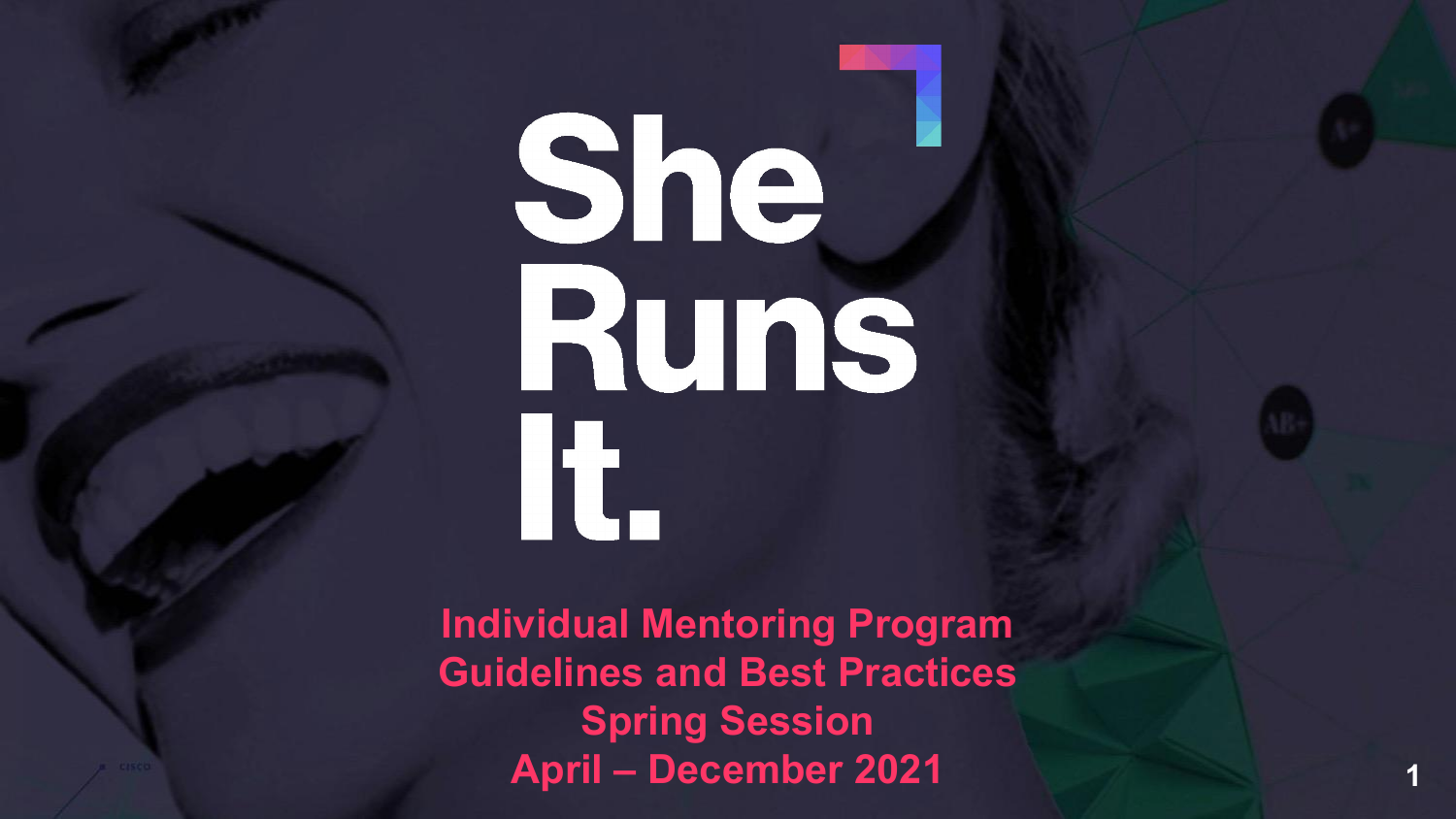## **Mentoring Program Overview**

The **She Runs It Mentoring Program** is a fundamental expression of our commitment to each member's professional development and personal growth.

The **She Runs It Mentoring Program** connects experienced professionals with aspiring talent in a supportive, one-to-one environment. Working together mentors and their mentees gain real-life wisdom, and the benefits of new perspectives on career development and work-life balance. Regardless of age or career tenure, **She Runs It** believes that all members have something to offer each other.

### **2 NINE-MONTH PROGRAMS OFFERED EACH YEAR:**



### • April - December

• November - July

Invitations to participate are extended to all members in **February** and **September** applications.

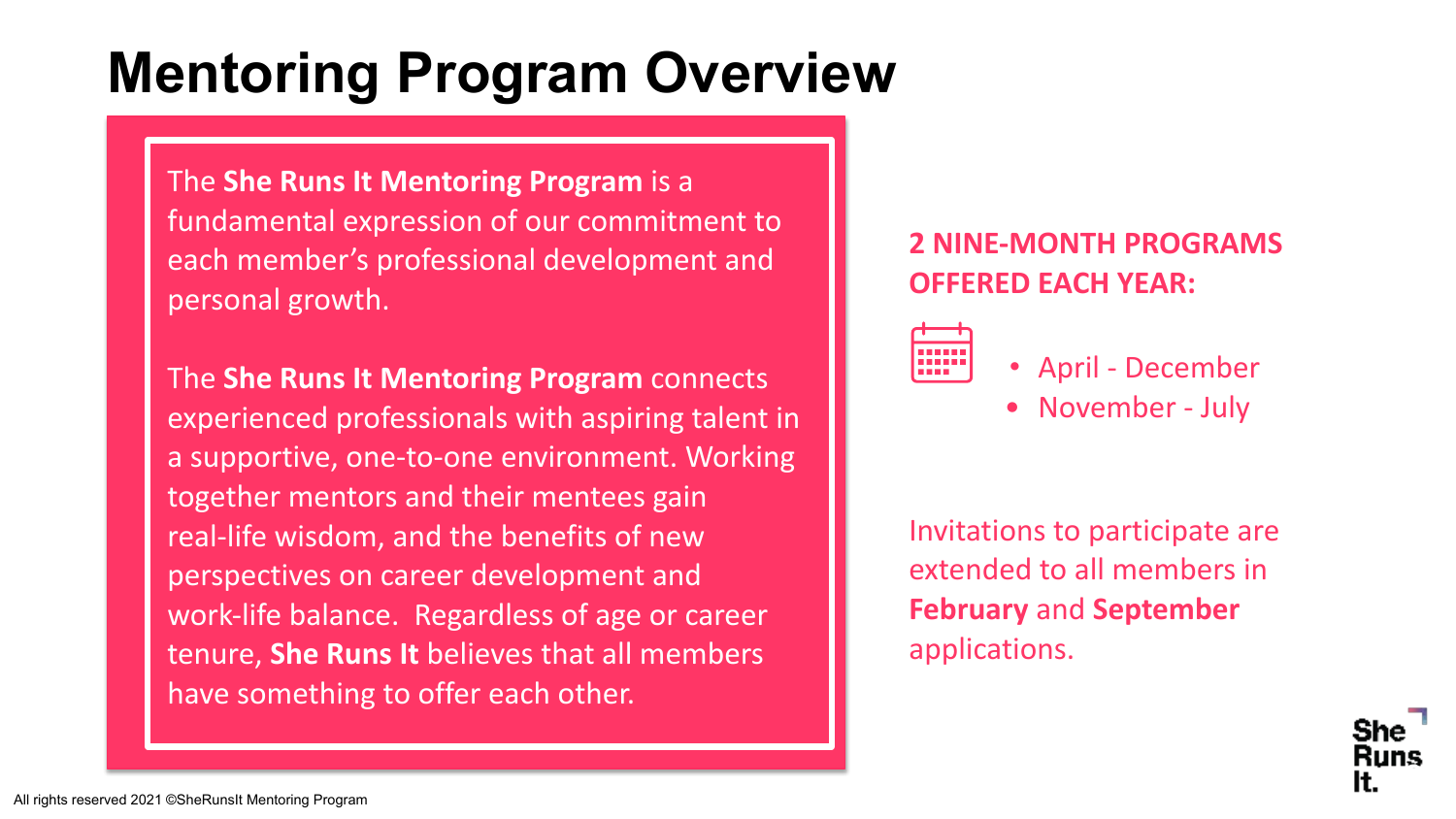## **Tips for MENTEES**

- 1. Leverage your time with your mentor. Be respectful of this relationship.
- 2. Keep in mind, this is a nine-month program, which will go by quickly!
- 3. Keep commitments agreed upon with your mentor.
- 4. Come to meetings prepared with a plan of action and follow-up with next steps.
- 5. Be curious and open. Your mentor will present you with new perspectives and advice based on life experience - take advantage of it!
- 6. Be flexible. Renegotiate your mentorship when your personal or professional needs change.
- 7. Be in communication. It's your role to be in proactive communication with your mentor about scheduling.
- 8. Respect and value each other and the ways you're alike and different.
- 9. Listen to each other's viewpoints.
- 10. This relationship is about candor, trust and honesty so keep your meetings and discussions confidential.



**MENTEES**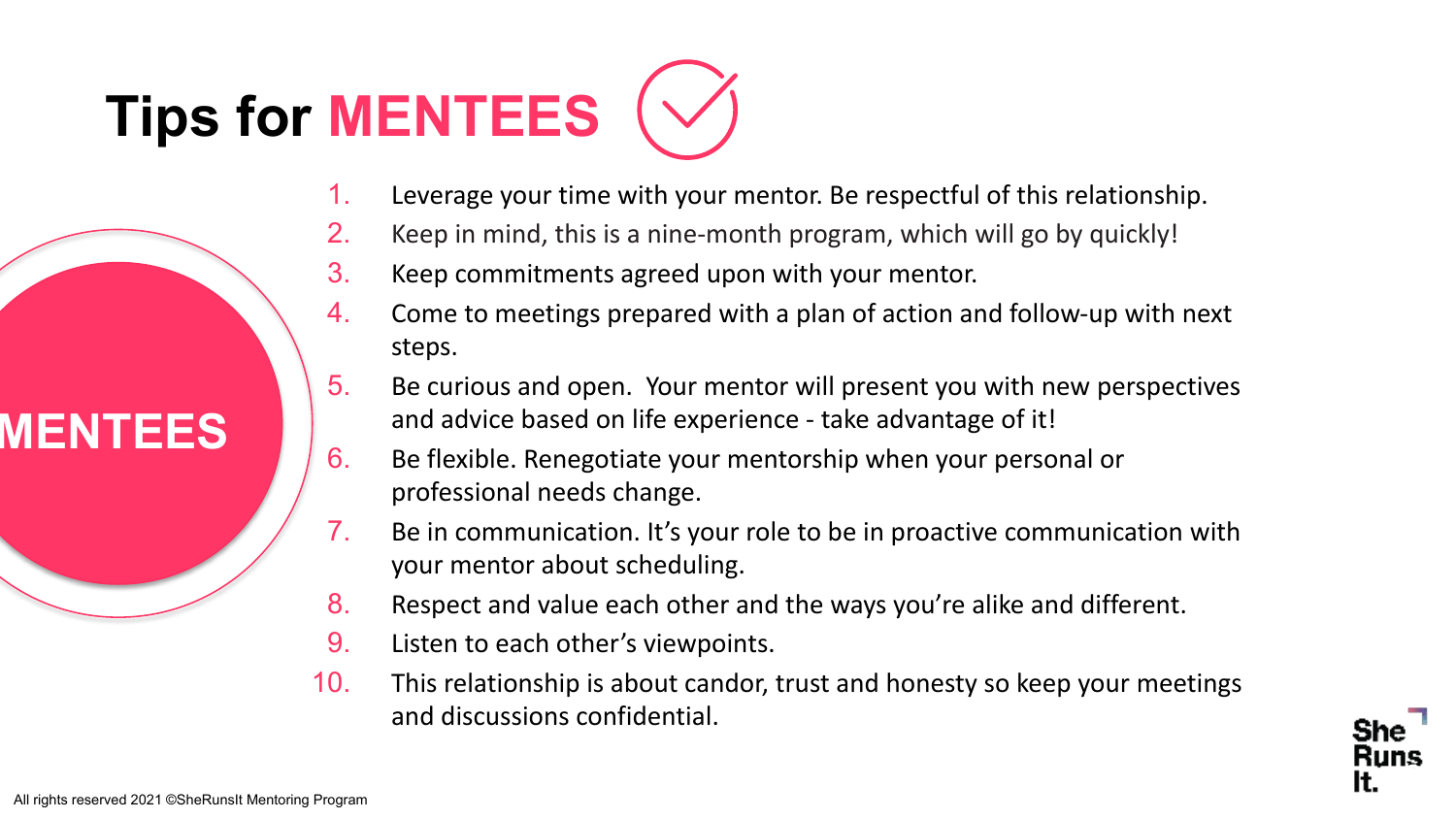## **Guidelines & Expectations**



### **MENTEE SHOULD TAKE THE INITIATIVE**

The professional relationship between a mentor and a mentee is a special one. While it is important to consider the needs of both participants, the priority is to support the mentee in establishing and attaining her goals. The program is designed to enable the **mentee to proactively guide and manage the partnership**.



### **TIME COMMITMENT: ONE MEETING PER MONTH**

The time investment is one meeting per month, video conference or by phone. It is important for both participants to clearly define their expectations during the first few meetings. Creating a shared commitment to the goals and outcomes early will help ensure a successful partnership.



### The **She Runs It Mentoring Committee** is a resource for all program participants. Mentors and Mentees have access to a team of Advisors dedicated supporting their participation. We encourage you to leverage your committee resource for advice and recommendations to address any challenges that may arise in your partnership. **All feedback provided to committee members is completely confidential**. **QUESTIONS, COMMENTS CONCERNS? REACH OUT TO YOUR COMMITTEE**

**4**

It.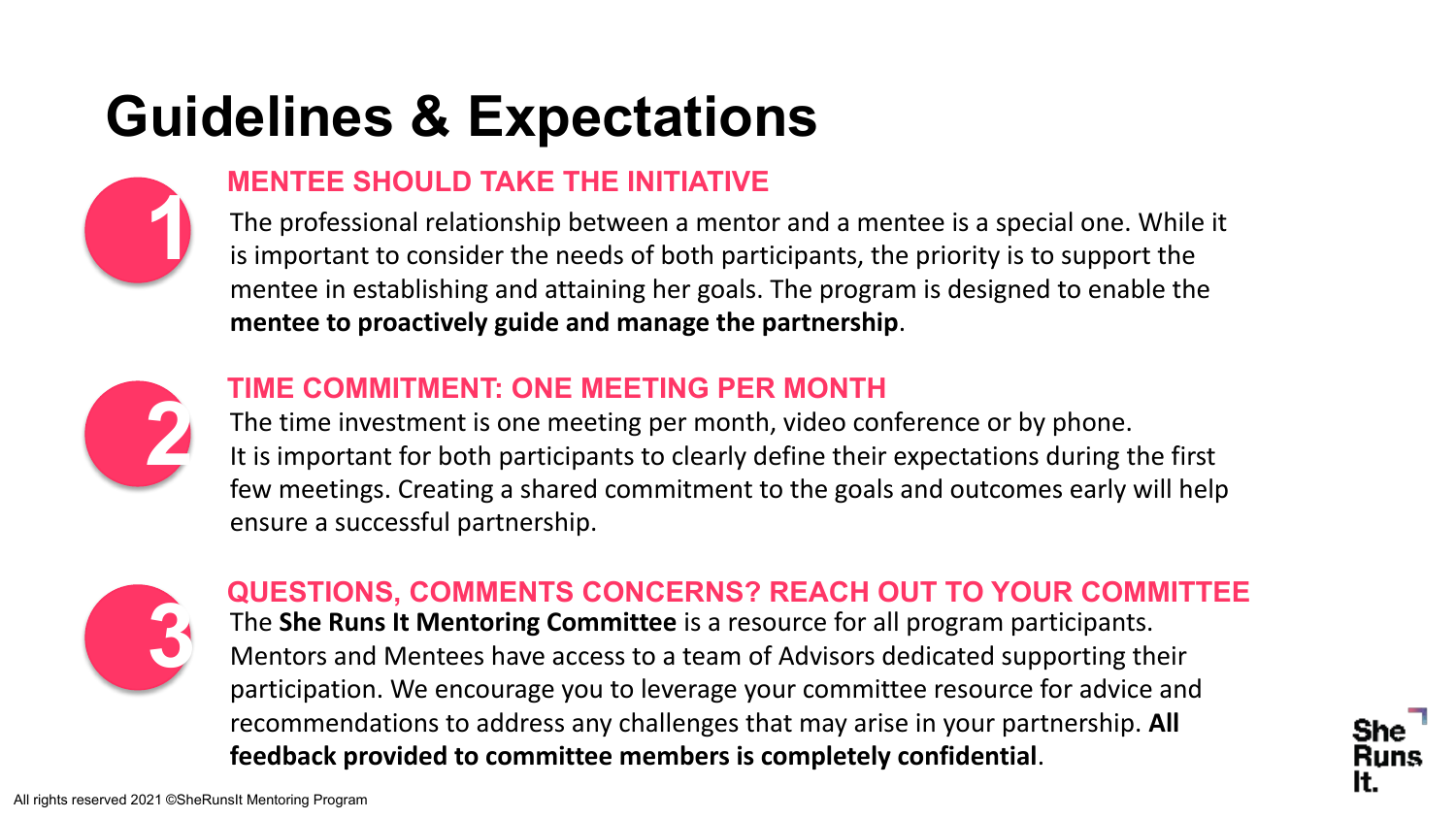## **Tips for MENTORS**

- 1. Commit to focused time. Expectation is one-hour per month for the nine-month program. Be clear about your availability and avoid multi-tasking.
- 2. Set expectations and boundaries. Define the roles, expectations and goals for each of you.
- 3. Be a resource for information and skill building. Suggest appropriate skills training and opportunities for professional growth.
- 4. Be accountable and flexible. Hold your mentee accountable for her commitments to your shared goals.
- 5. Be open to renegotiating the relationship if personal or professional needs change.
- 6. Also be aware of the significant role you are taking on. Own it.
- 7. Be curious and in communication. Serve as a confidante to your mentee by providing objective, appropriate and timely professional advice.
- 8. Respect and value each other and the ways you're alike and different.
- 9. Listen. Try to understand the other person's perspective.
- 10. This relationship is about candor, trust and honesty so keep your meetings and discussions confidential.

**MENTORS**

**5**

It.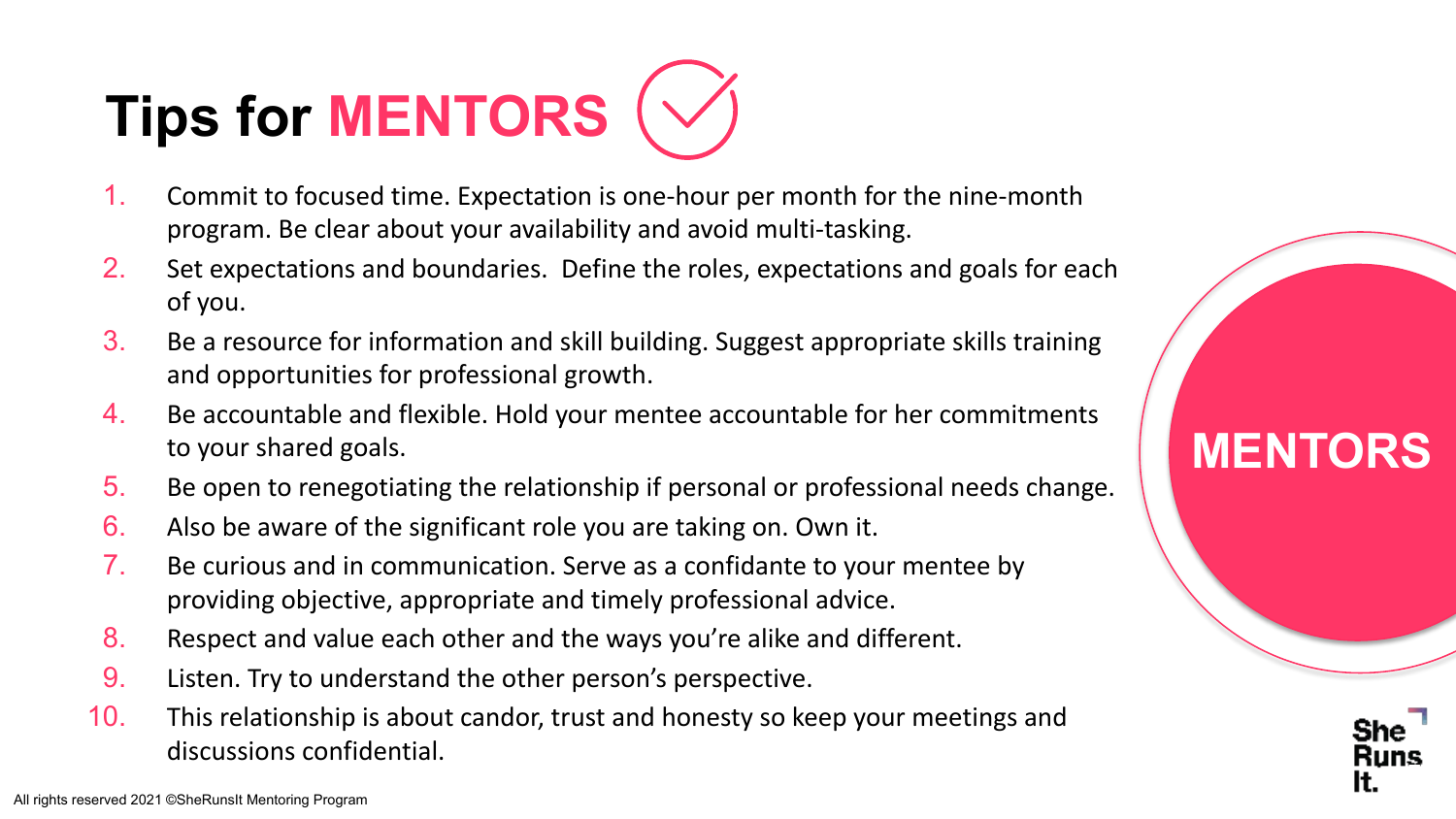## **Mentoring Program Roadmap**

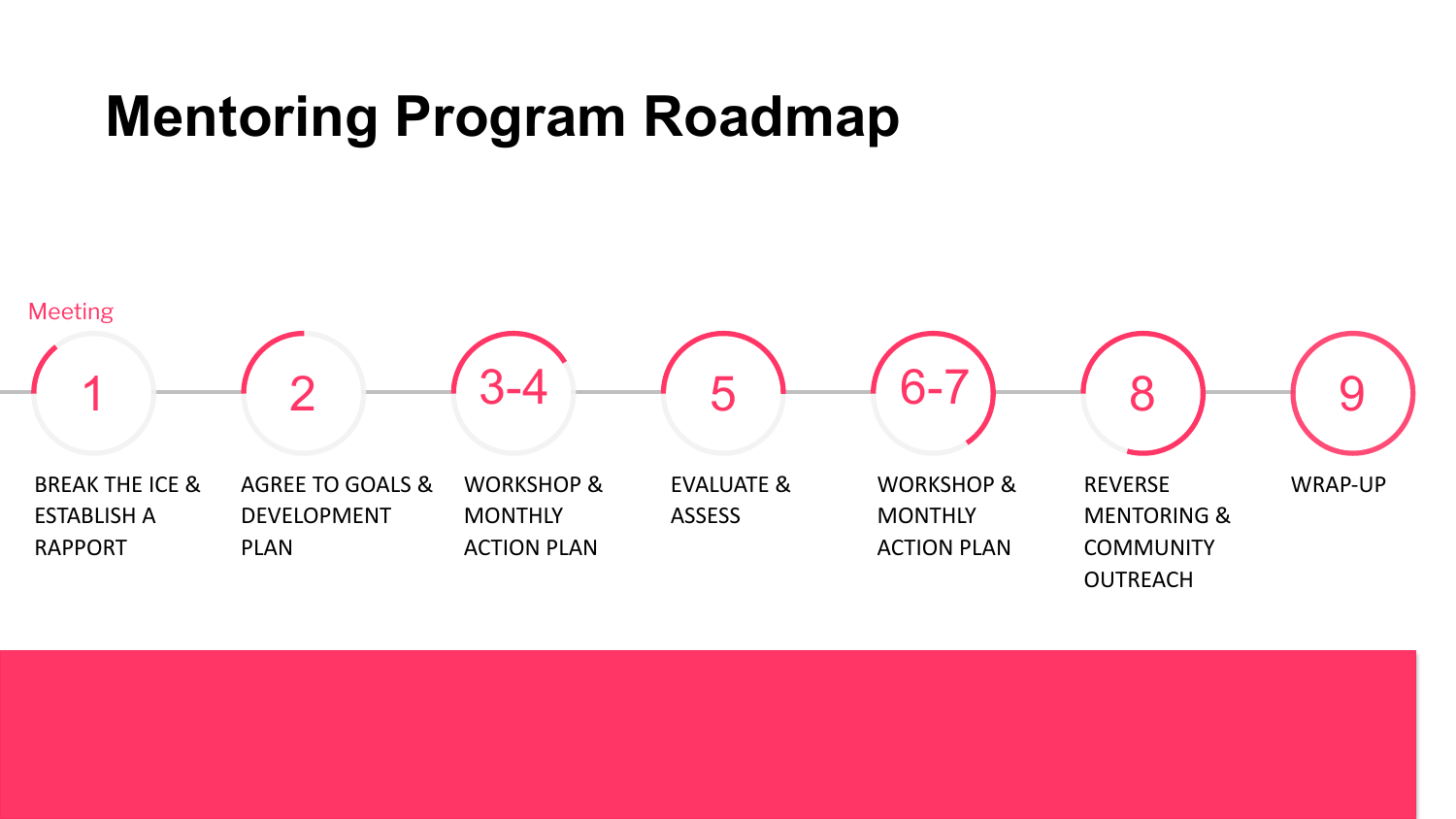## **Questions for Mentees to ask Mentors:**

- 1. What has been your most rewarding accomplishment?
- 2. What do you wish you knew at my career stage?
- 3. What were your biggest failures, and what did you learn from those experiences?
- 4. If you could do it all over again, what would you do differently?
- 5. What is the biggest leadership lesson you've learned, and why is it valuable?
- 6. I'm considering a career transition. Can you help me to evaluate the pros and cons?
- 7. Five years ago, is this where you envisioned you would be?
- 8. Can you tell me about a time you had a difficult boss, or co-worker? How did you handle it?
- 9. How do you stay connected with key influencers in our industry who do not work in the same office or region?

**7**

She

It.

10. Tell me about a recent setback, and how you recovered.

### **TIP:**

### **Always come with an agenda!**

This will help make the most of your time with your mentor, even if you end up straying from the agenda for a bit.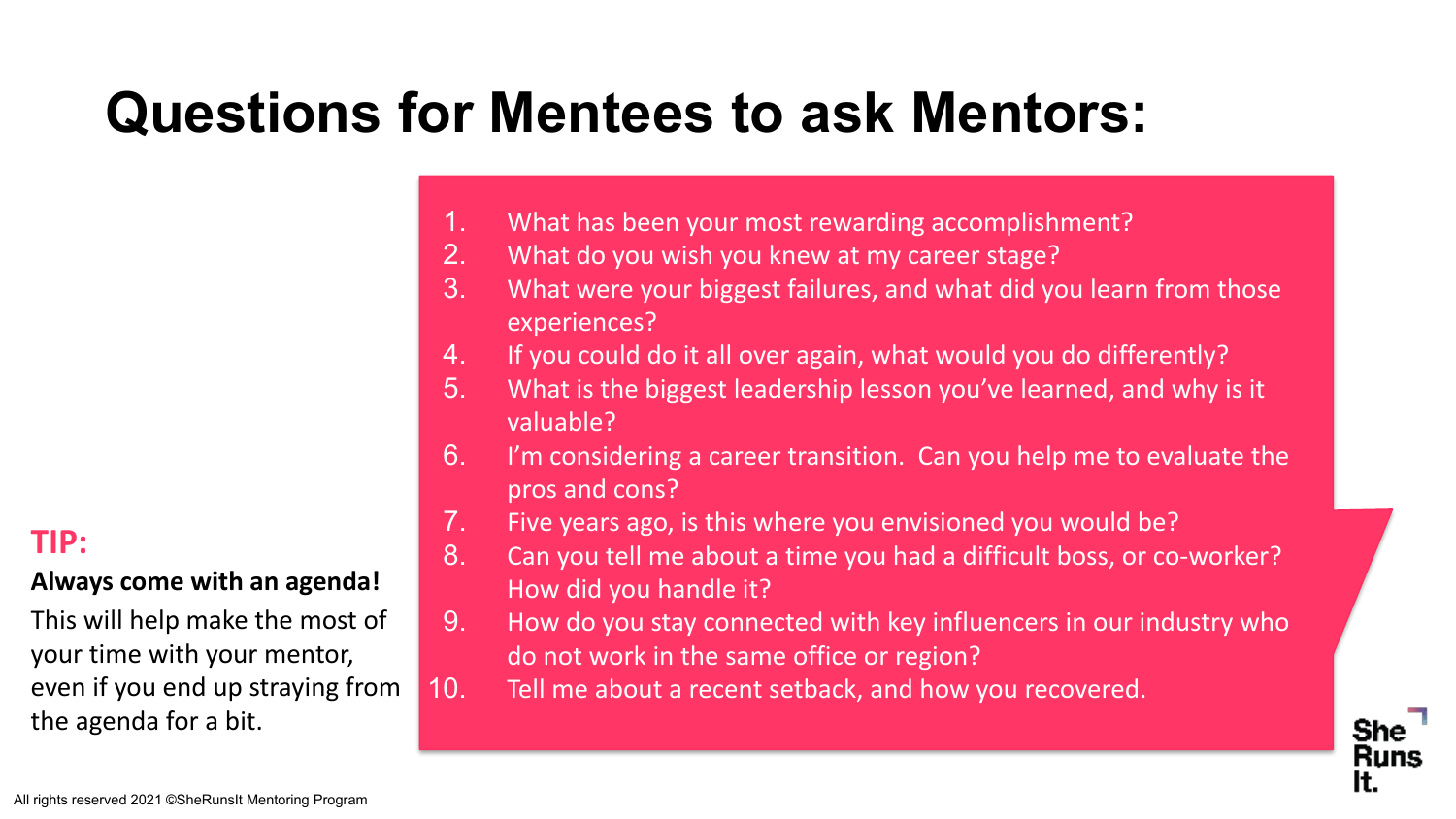## **Questions for Mentors to ask Mentees:**

- 1. What do you hope to achieve through this mentorship program?
- 2. What do you see as your biggest professional challenges?
- 3. What are you passionate about?
- 4. What has been your most rewarding accomplishment? This can include things outside of work.
- 5. Where do you hope to be in one year? What steps will get you to that point?
- 6. Where do you see yourself in 5-10 years? What steps will get you to that point?
- 7. Tell me about a time you took initiative on a project and went above and beyond your job description to accomplish the objective.
- 8. What do you do for fun?
- 9. What do you consider to be your strongest attribute? In which areas do you want to improve?
- 10. What aspect of your job do you get the most fulfillment from? Why?

### **TIP:**

**Listen to what your mentee's goals or ambitions are**.

Before talking about your experience, it's important to understand what the mentee hopes to get from the relationship, so you can best guide your discussions with her.

**8**

It.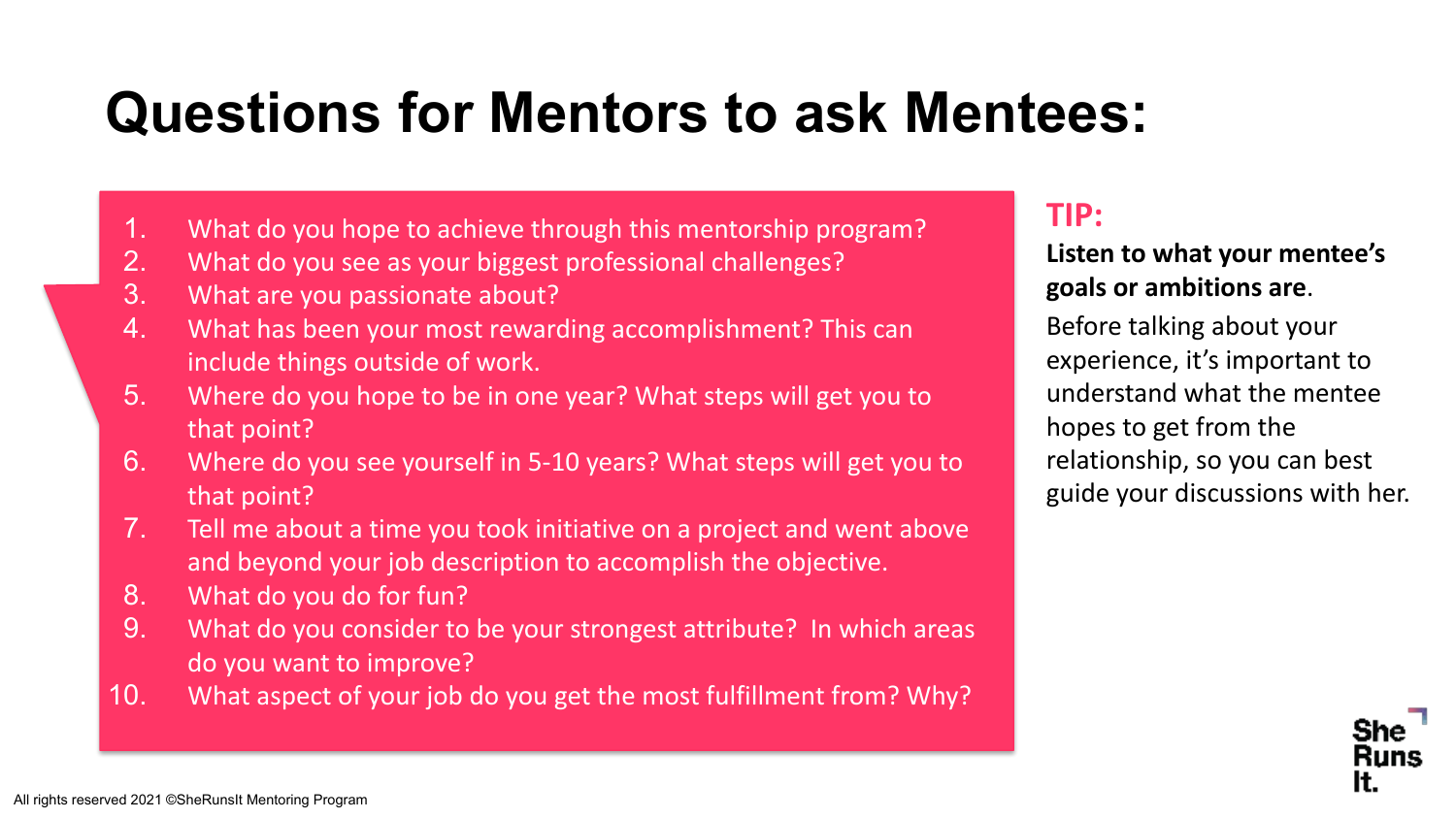## **Ideas for Mentor/Mentee Activities**



### **1. Focus on the relationship**

Take some time to get to know each other. This will make relationship building more natural and will lay the foundation for everything else you can accomplish together.

**Enjoy the experience!**

### **2. Do some reverse mentoring / educational sessions**

As a mentee you have so much you can teach your mentor from a technology, social media or industry skills perspective. Share something you each wasn't to learn from either one another or someone in your respective communities.



### **3. Practice the Hard Stuff**

Big presentation coming up? Trying to navigate a difficult conversation with your boss? Do a dry run with your mentor, who can offer advice and tips on how to improve.



### **4. Have some fun together!**

Meet with other mentor and mentee pairs; start a mini book club or share interesting articles; go to a She Runs It event together; enjoy a shared social activity.

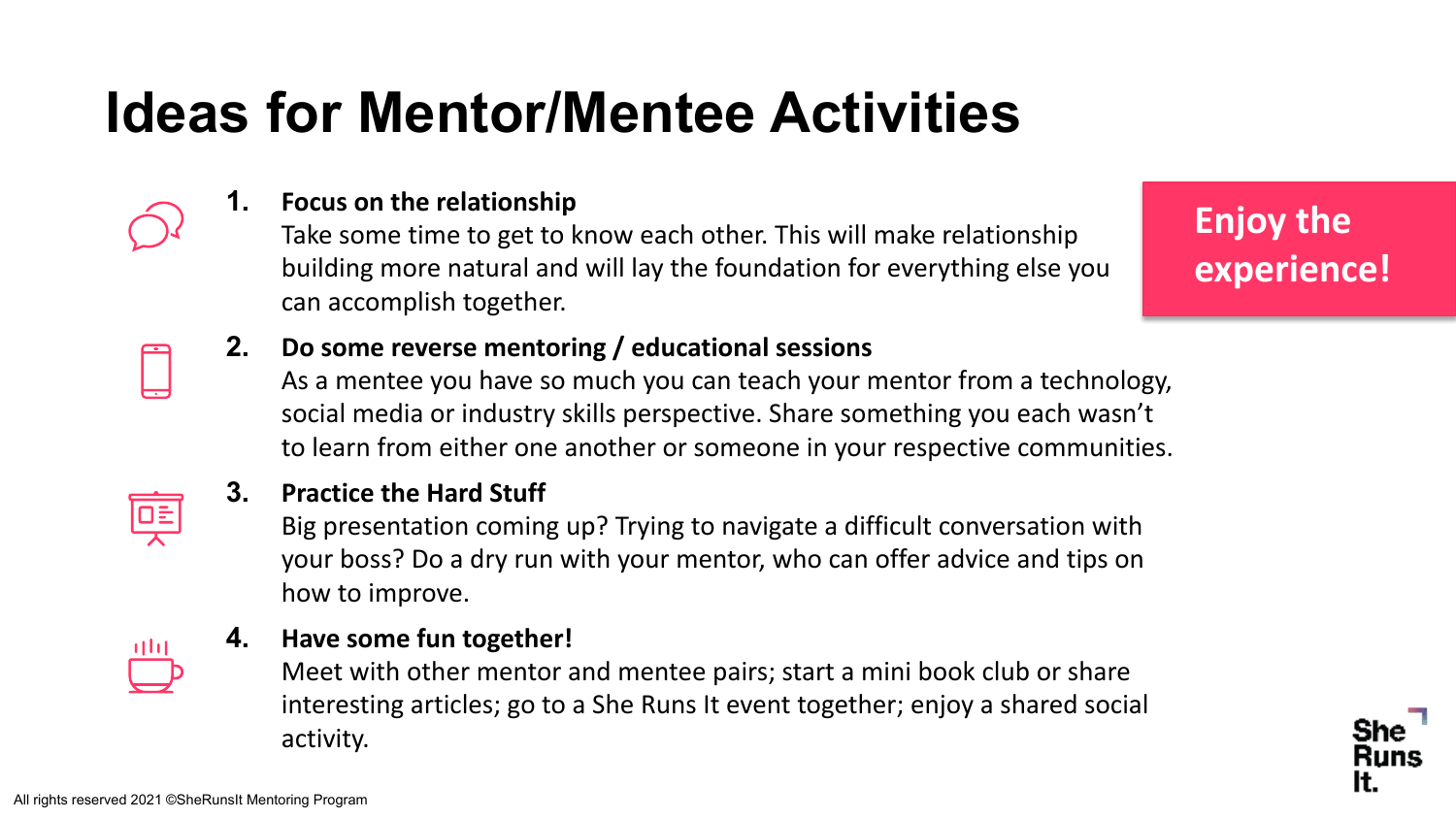## **Resources: Great Reads, Worth Every Minute**

### **Recommended Reading**

*Crossing the Chasm* - by Geoffrey Moore *Fierce Conversations* - by Susan Scott *Hiring for Attitude* – by Mark Murphy *Lean In* - by Sheryl Sandberg *Original*s - by Adam Grant *Pivot* - by Jenny Black *Playing Big* - by Tara Mohr *S.P.I.N. Selling* - by Neil Rackham *The Magical Art of Tidying* - by Marie Kondo *The Pursuit of Wow* - by Tom Peters *Winning* - by Jack Welch *The Memo* - by Minda Harts *I'm Judging You* - by Luvvie Ajayi *Professional Troublemaker* - by Luvvie Ajayi *Dare to lead* - by Brene Brown *Rising Strong* - by Brene Brown *Daring Greatly* - by Brene Brown *I Thought it Was Just Me* - by Brene Brown

*Discover Your Strengths* – by Marcus Buckingham *How to Win Friends & Influence People –* by Dale Carnegie *7 Habits of Highly Effective People* - by Stephen Covey *Be Your Own Mentor* - by Sheila Wellington and Catalyst *The Element: How finding your Passion Changes Everything - by Ken Robinson The 5AM Club: Own Your Morning, Elevate Your Life – by Robin Sharma Talk Like TED: The 9 Public-Speaking Secrets of the World's Top Minds – by Carmin Gallo* [The 5 types of mentors you need in your life](https://ideas.ted.com/the-5-types-of-mentors-you-need-in-your-life/) article – by Julia Fawal *Executive Presence: The Missing Link Between Merit and Success - by Sylvia Ann Hewlett Forget a Mentor, Find a Sponsor: The New Way to Fast-Track Your Career – by Sylvia Ann Hewlett One Minute Mentoring* – by Ken Blanchard and Claire Diaz-Ortiz *I'm still here* - by Austin Channing Brown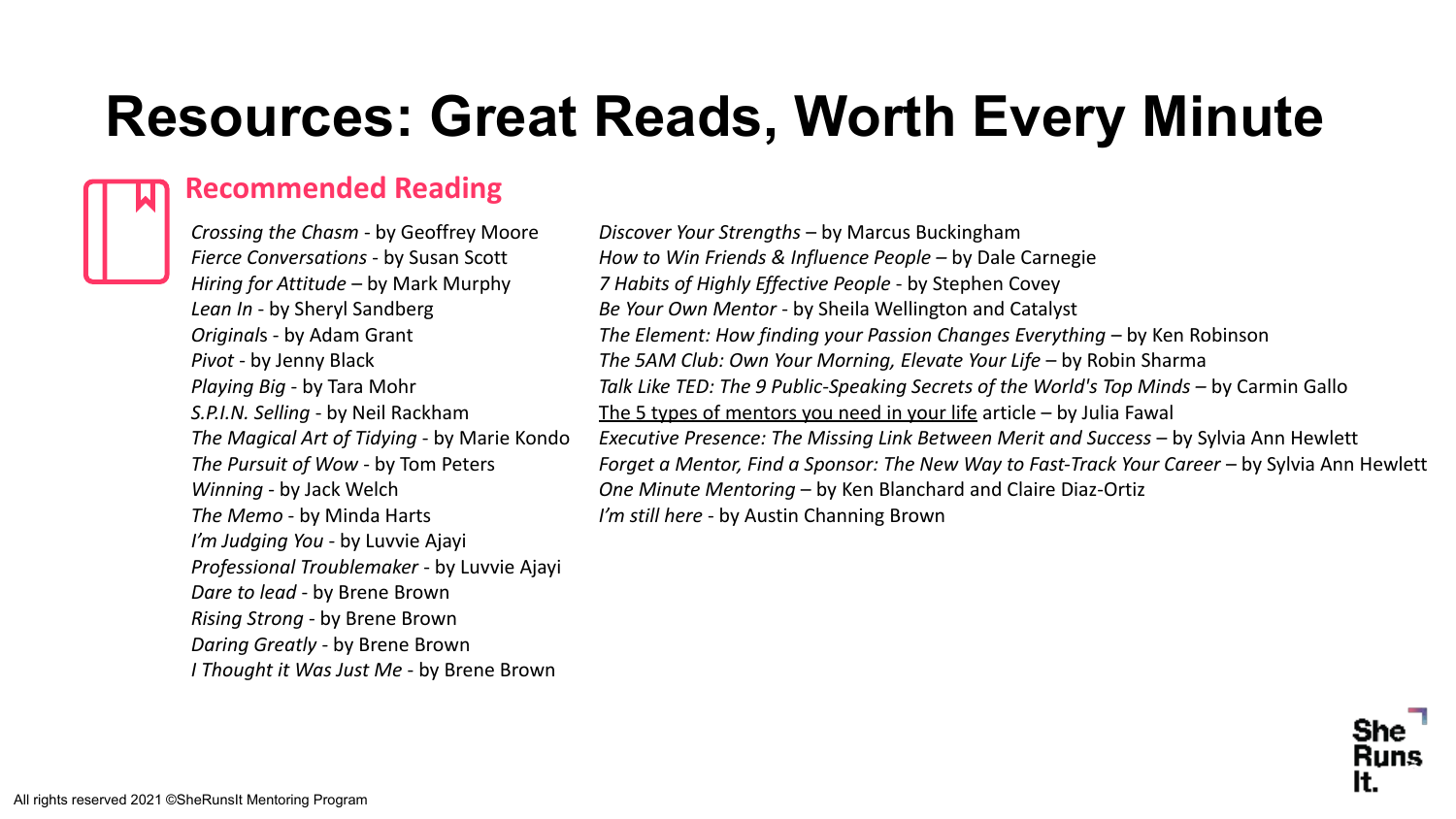## **Resources: Great Listens**



### **Podcasts You Don't Want to Miss**

The OhHeyCoach Career Clinic Podcast – Ronnie Dickerson Stewart SweatHead by Mark Pollard (For Account Planners/Strategists) Marketing Today with Alan B. Hart Second Life w/Hillary Kerr- Spotlights successful women who've made career changes & fearlessly mastered the pivot. HBR Podcast: Women at Work– Conversations about the workplace and women's place in it. Wake Up and Level Up - [www.wakeupandlevelup.com](http://www.wakeupandlevelup.com/) Mentoring Moments - By Forbes on PodcastOne Be Free Project - 7 Empowering Women Podcast How I Built This - Guy Raz on NPR Unlocking Us - By Brene Brown Code Switch - NPR 1619 - New York Times Pod Save the People - DeRay Mckesson Yo, Is this Racist - Andrew Ti and Tawny Newsome Seeing White - Chenjeral Kumanyika and John Biewen

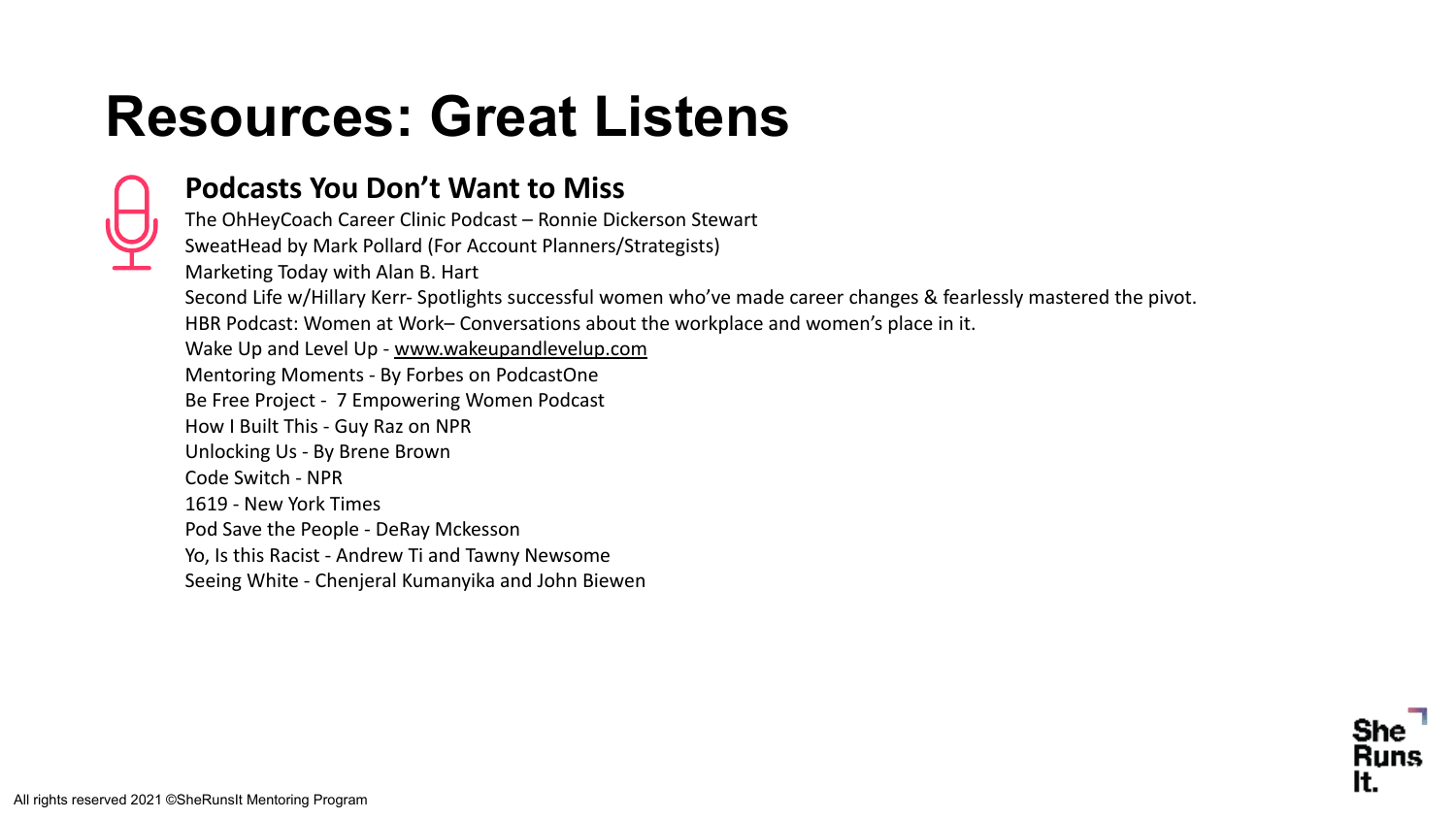## **Resources: Great Follows**



### **Who to Follow on Twitter**

**Sheryl Sandberg** - COO at Facebook, dedicated to empowering women / @LeanInOrg **Mika Brzezinski** - TV host, author, advocate for female empowerment / @morningmika **Malala** - Advocate for girls' education and women's equality, UN Messenger of Peace / @Malala **Suze Orman** - Motivational speaker and financial expert / @suzeormanshow **Arianna Huffington** - News, politics and insights / @ariannahuff **Beth Comstock** - Innovative and inspirational corporate leader / @bethcomstock **Austin Channing Brown** - Racial justice writer, speaker, producer / @austinchanningbrown

### **Who to Follow on Instagram**

**Michele Ghee** - Media Exec and Strategic Alliance cofounder / @stratechic **Luvvie Ajayi** - Author, activist, and digital strategist/ @luvvie **Jane Goodall** - Legendary scientist, conservationist, and humanitarian/ @janegoodallinst **GirlBoss** - Community for women passionate about career growth/ @GirlBoss **Arianna Huffington** - News, politics and insights / @ariannahuff **Oprah** - TV producer, actress, author, philanthropist / @oprah

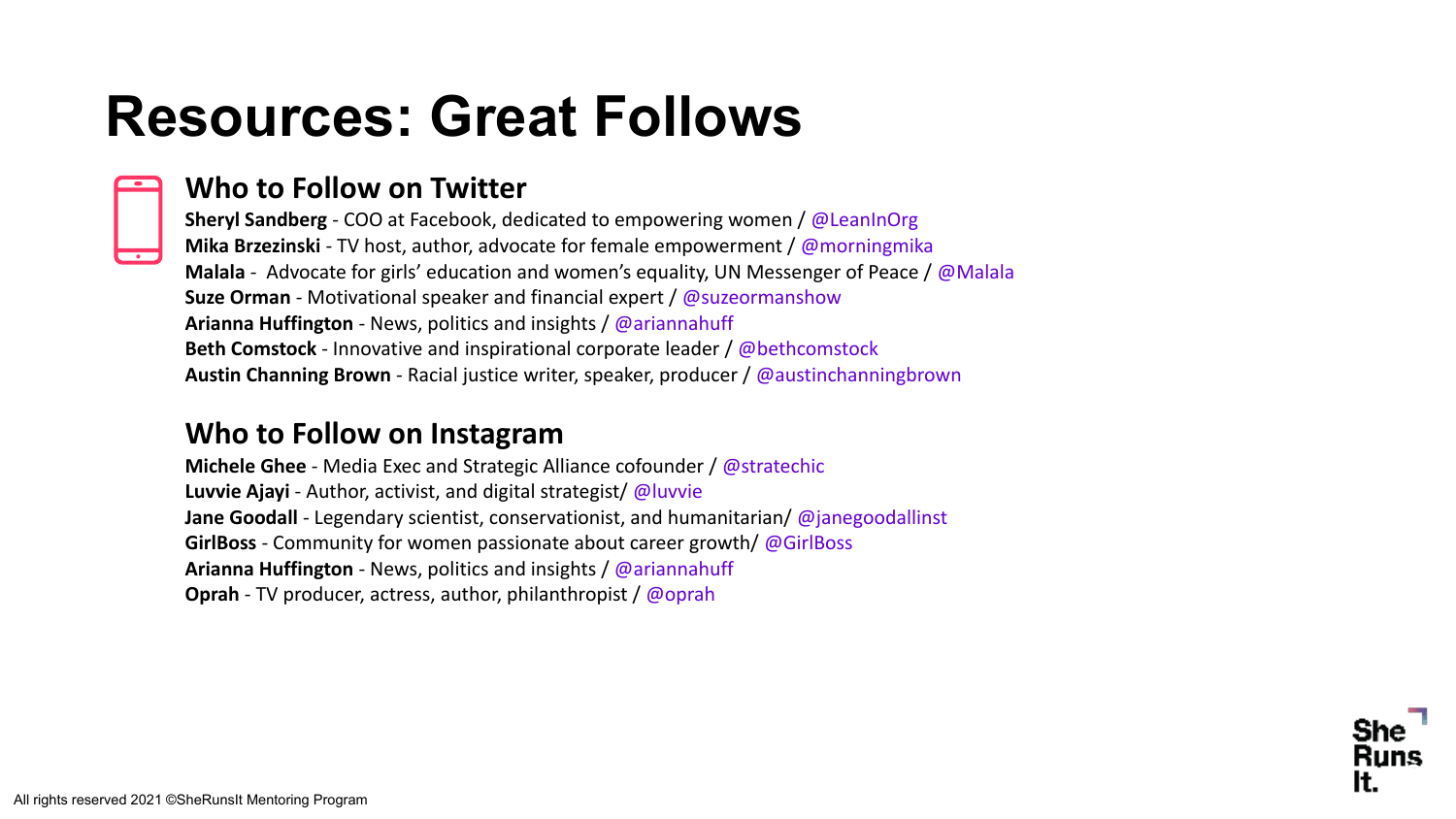## **Resources: Mentoring Community**

### **Facebook**

Join our private Facebook Group: [She Runs It Mentoring Meetup](https://www.facebook.com/groups/sherunsitmentoring/)

This is where the She Runs It mentoring community comes together to share videos, articles, book recommendations, advice and events.

This is a private group, we give access to those involved in the She Runs It Mentoring Programs!



### **Mentoring Meet-Up Program**

An initiative created to encourage community and collaboration amongst our program members. Led by volunteers in the program, we invite mentors and mentees to organized meet-ups (virtual, for now!) to share ideas, discuss relevant topics and connect with each other. Meet-ups occur bi-monthly.

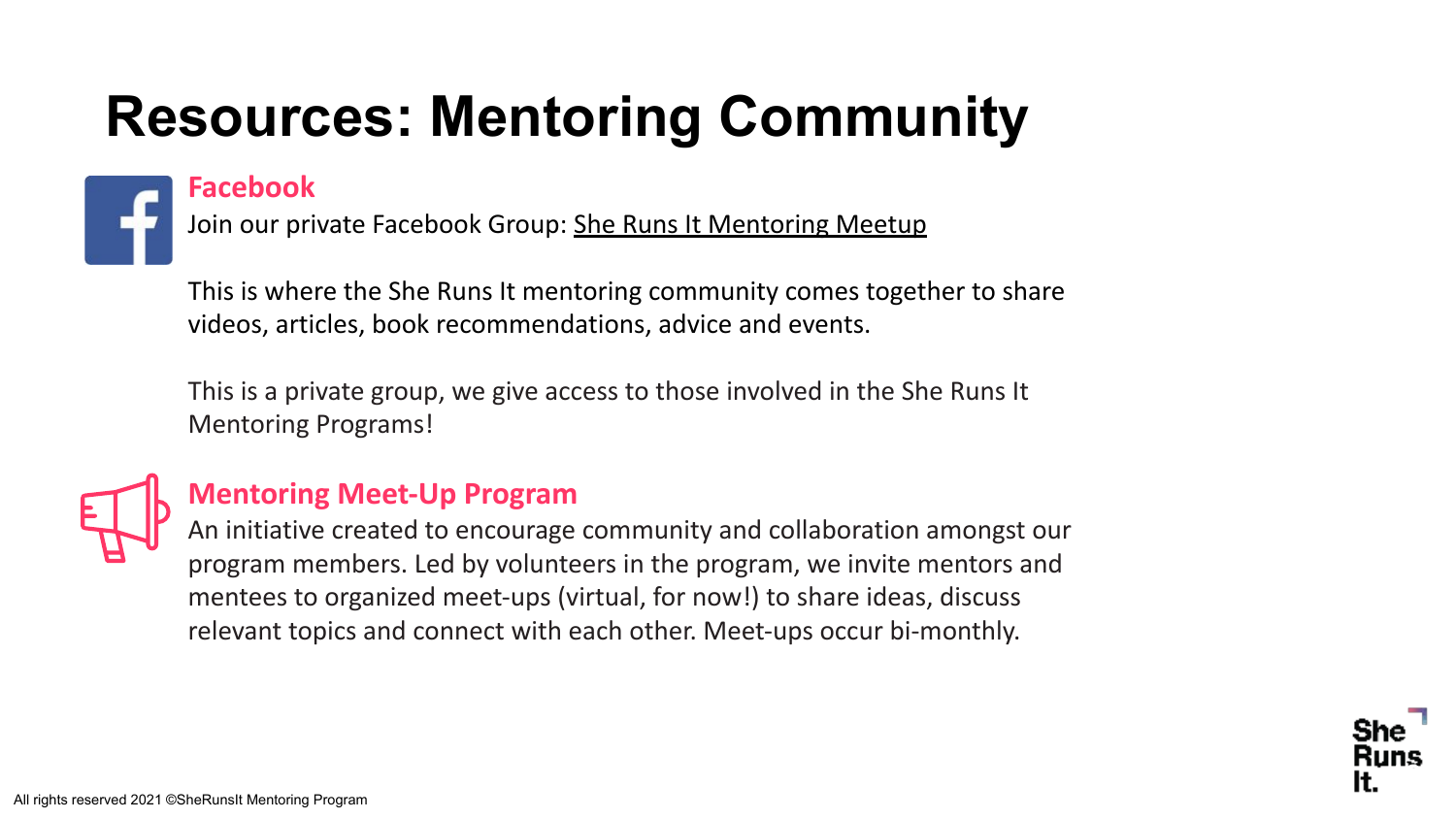## **Building Your Mentoring Community**

Do you want to build community with your fellow mentors? Share ideas with one another? If so, add your contact details, visible to all, and use this as your Mentor Directory.

### [GOOGLE LINK HERE](https://docs.google.com/spreadsheets/d/1N4W8WE8FE55KjCEsC6SAsqz8EAk83ZD8l0_lpZrIj3Y/edit?usp=sharing)

 Do you want to connect with fellow mentees? Add your name/contact details to the Mentee Directory

[GOOGLE LINK HERE](https://docs.google.com/spreadsheets/d/1nL-VYLsr_7C7oem0gZTofyI3QSzzjSIWSzrHbwddV3g/edit?usp=sharing)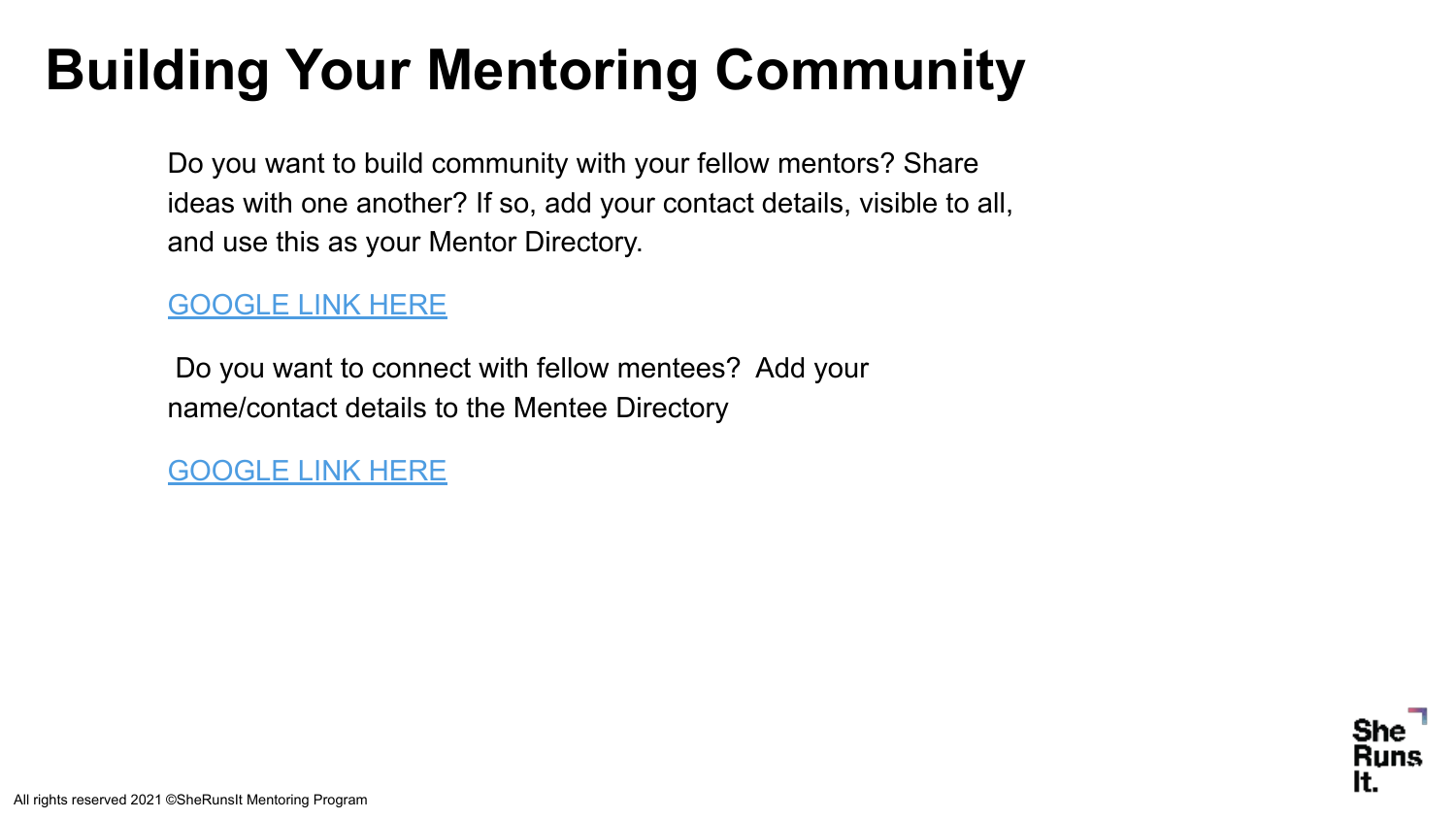## **A Little Bit More About the Meet-Ups**



### **FREE**

**Planned by YOU!** (with help)  $\blacktriangleright$  Informal way to meet others ✔ 4 per program

### **Past topics include:**

- Enneagram Types
- Building your Personal Brand
- Management Styles
- Having Difficult Conversations
- Let's Talk Money
- + many more!

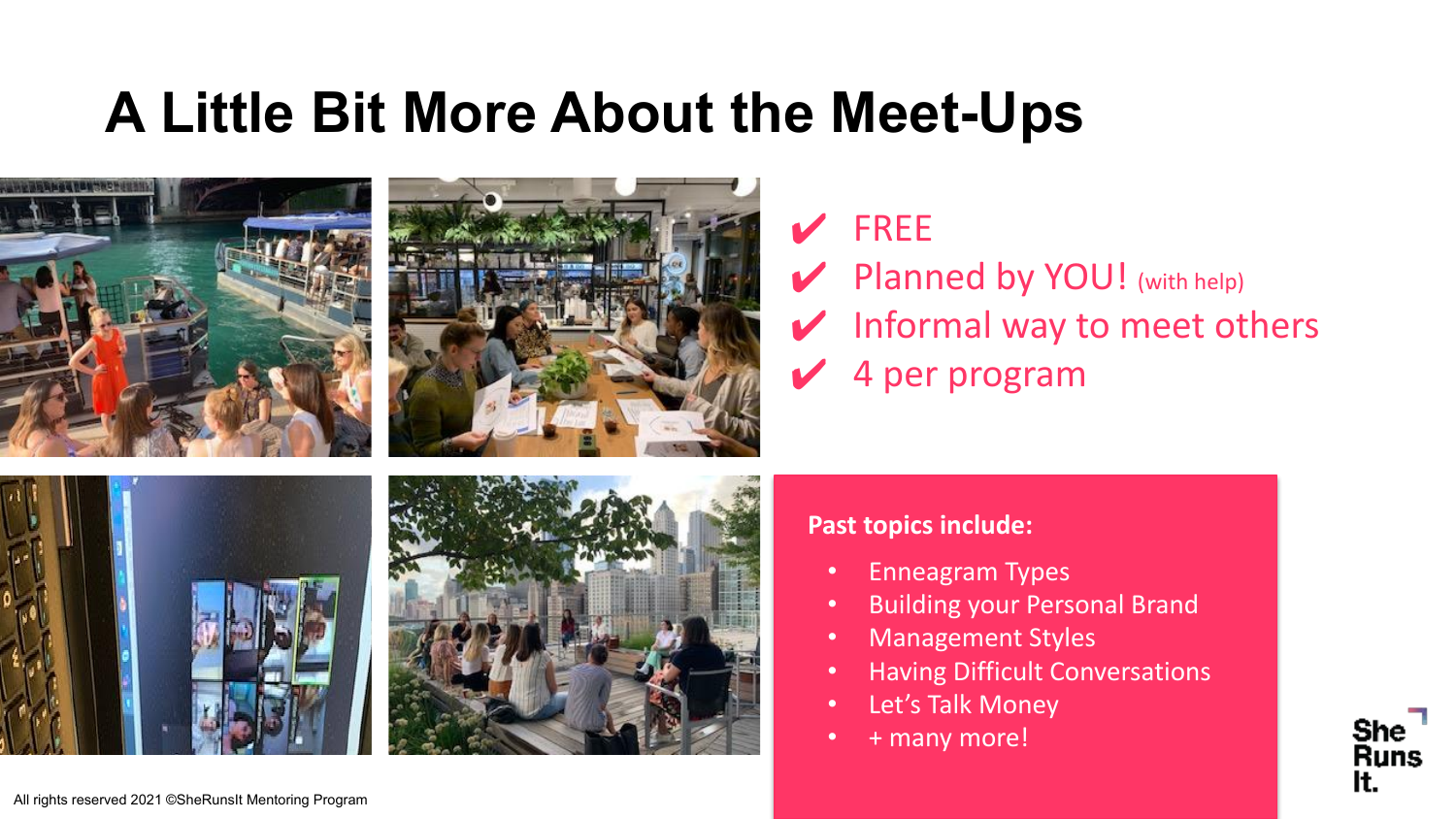# She. It.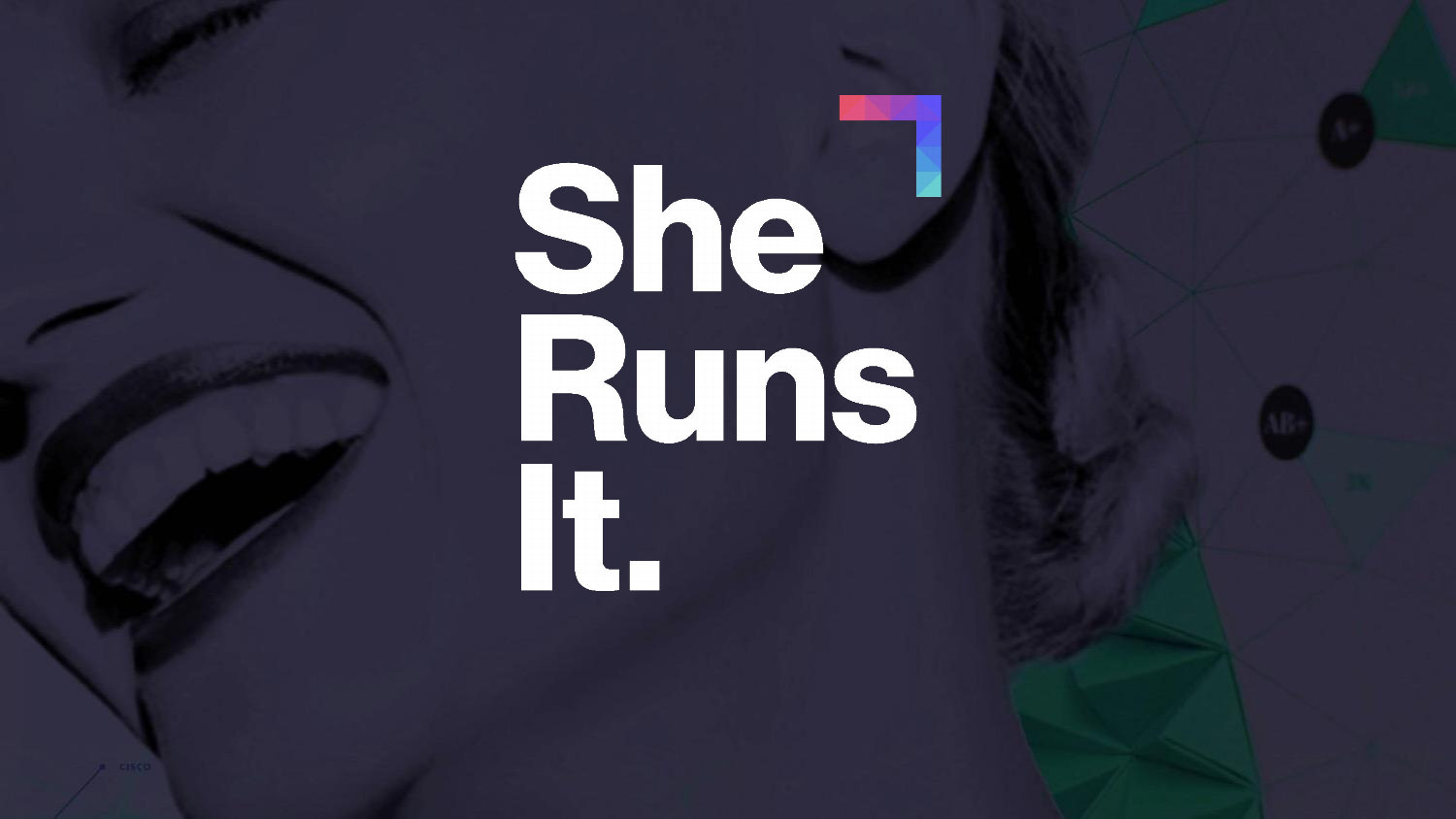

#### **MEETING 1: BREAK THE ICE AND ESTABLISH A RAPPORT**

**This first meeting should establish a foundation for the relationship. The mentee should assume the responsibility for scheduling the first meeting.**

- Share why each of you are participating in this program.
- Take time to review LinkedIn profiles in advance, come prepared! Assess each other's skills as an exercise to keep in mind for a "Reverse Mentoring" month! More on that later.
- Mentors share three areas of expertise as defined in application. Mentees share why they're participating.
- Mentors especially should share acquired business relationships (broader context) and their growth path to held build candid picture, insight, and eventual trust.
- Use the last 10 minutes of your time together to schedule upcoming meetings, at least the next three, or all of them! It's ok if dates change later along with time preferences, the key is to have the time commitment in place.

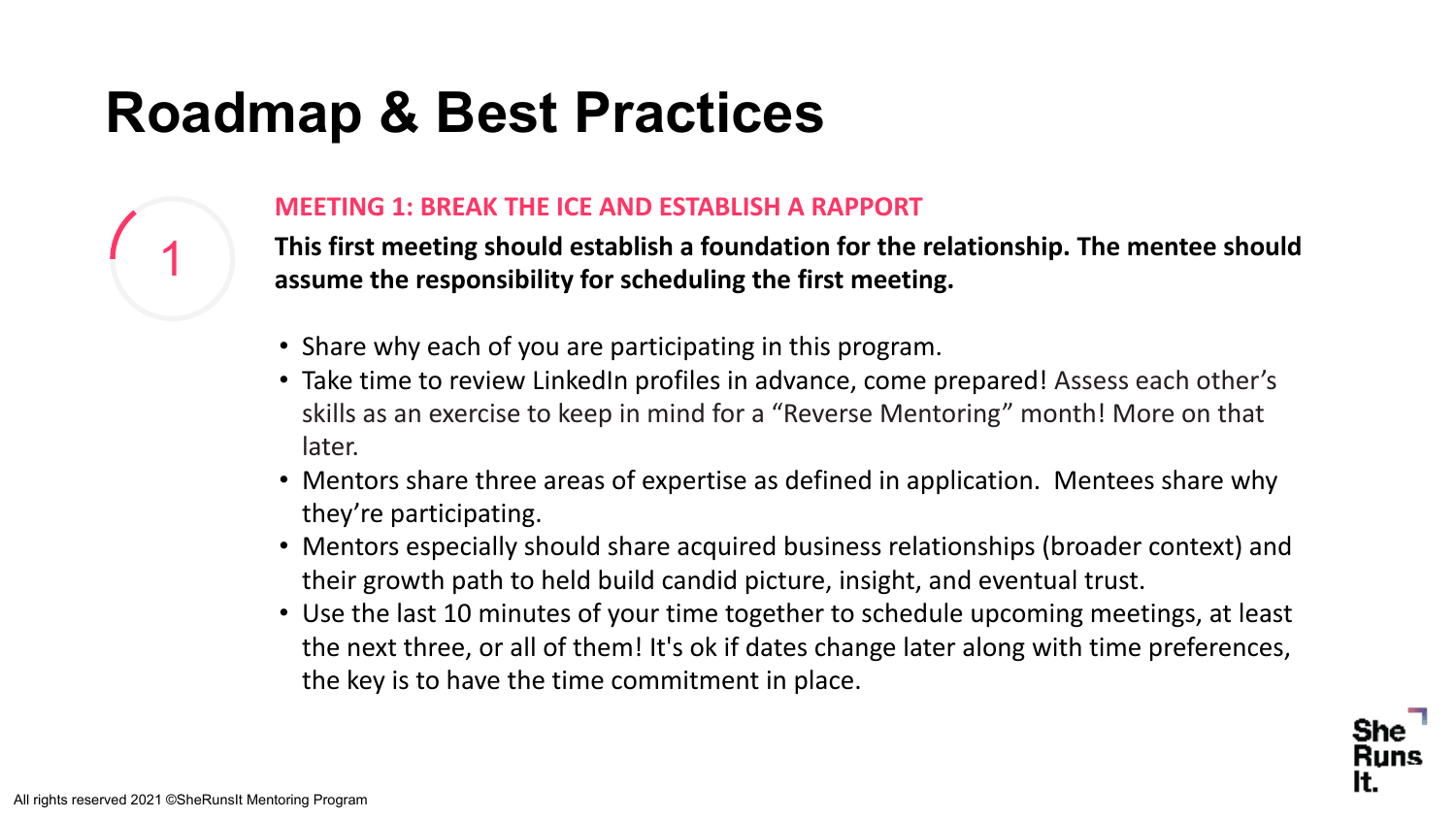

### **MEETING 1: BREAK THE ICE AND ESTABLISH A RAPPORT (cont'd)**

**This first meeting should establish a foundation for the relationship. The mentee should** 1 **assume the responsibility for scheduling the first meeting.**

- Ensure any boundaries are laid out up front, such as no phones at home after 7:00 p.m. due to toddler (etc.).
	- Also, set your expectations (so you avoid correcting later). You want to avoid the awkward moment of sharing great tips mid-story and having them say, "So sorry, didn't have a pen, can you repeat that". Note taking is important and something good to refresh every new meeting to quickly get on same page and remind each-other their word are heard and their time is respected.
- Mentees commit to come to next meetings with goals outlined and a draft Development Plan.
- After the initial meeting, the mentee is responsible for taking the lead in setting a schedule and determining the issues she wants to discuss in the meetings.
- Don't forget to join the [She Runs It Mentoring Meet Up Facebook Group](https://www.facebook.com/groups/sherunsitmentoring/) https://www.facebook.com/groups/sherunsitmentoring/

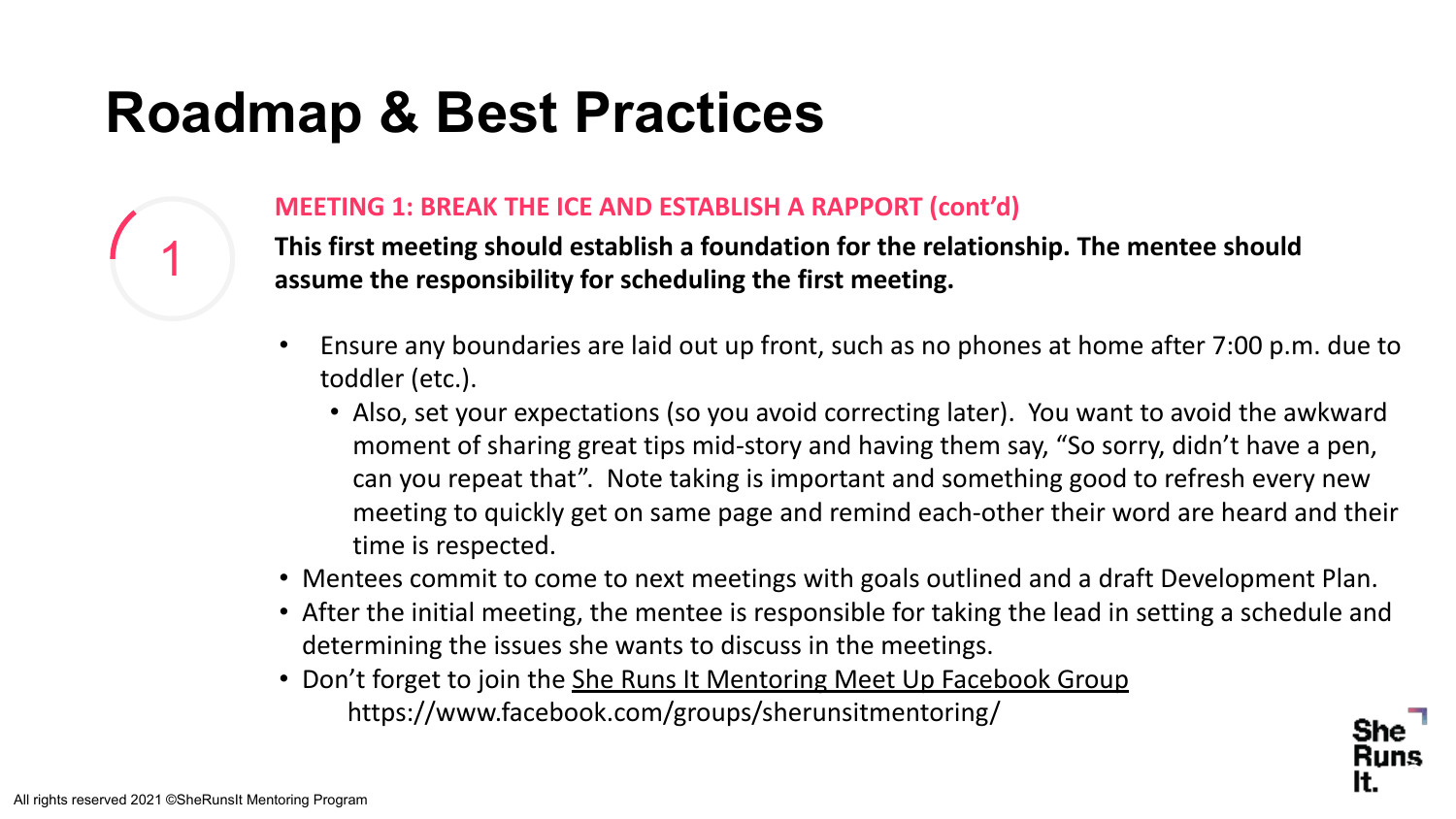

#### **MEETING 1: BREAK THE ICE AND ESTABLISH A RAPPORT (cont'd)**

Remember to bring this document to each session. We will make sure to send it electronically as well. Here is a great place to map out questions, prep, comments before your initial meeting:



It.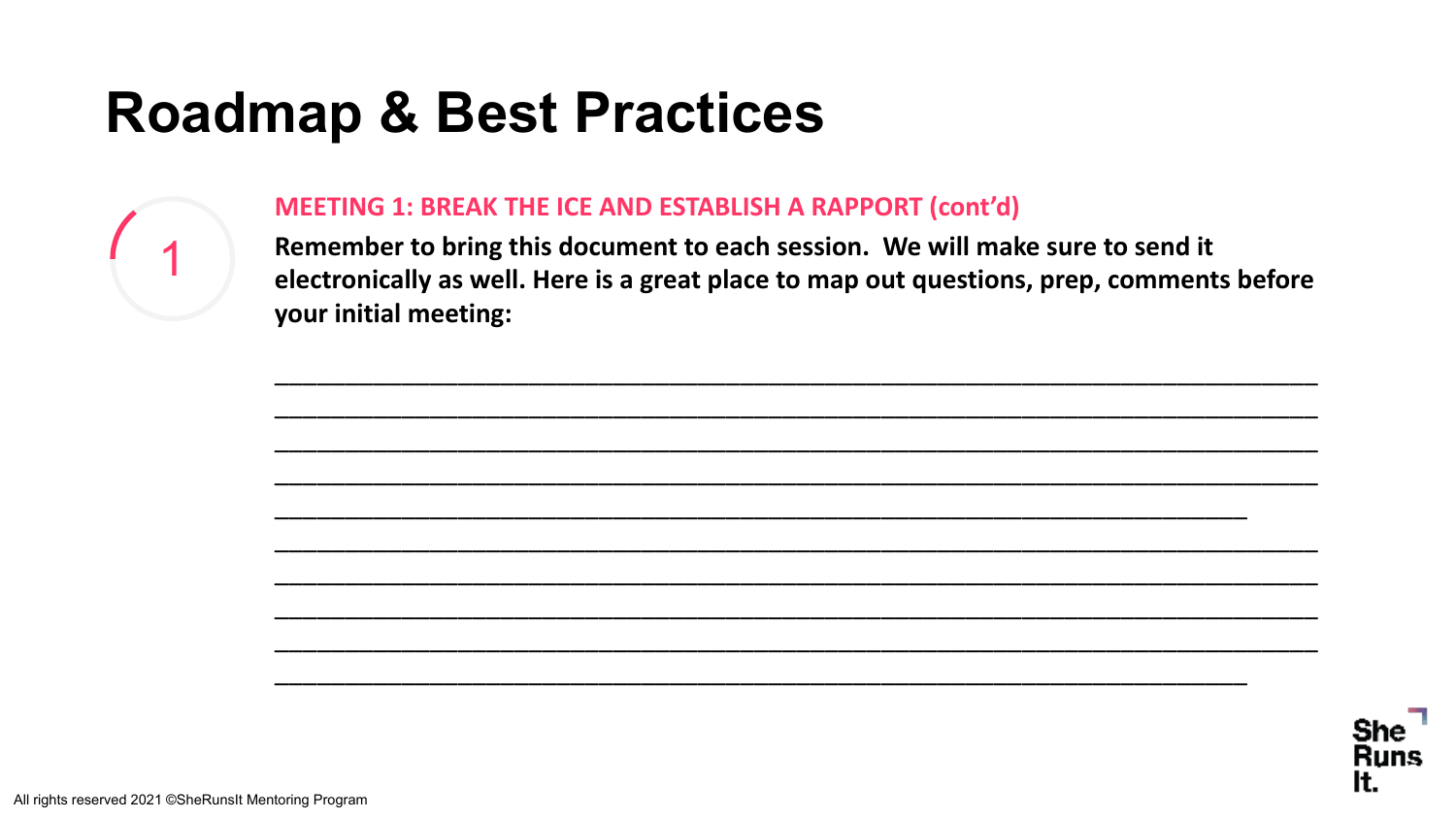### **MEETING 2: AGREE TO GOALS AND DEVELOPMENT PLAN**

- Mentee comes prepared with **SMART** goals documented and potential outcomes, ideally with the Development Plan populated.
- Mentor should be prepared to coach the mentee on making the outcomes SMART.
- **• What are the strategic steps the mentee should be taking to achieve the goals?**

For example, if an outcome you're seeking is a promotion, your goals should be designed to develop the skills and relationships you need to make that happen.

**S.M.A.R.T S** PECIFIC **M** EASUREABLE **A** CHIEVABLE **R** ELEVANT**/R**EALSTIC **T** ANGIBLE**/T**IME**-**BASED

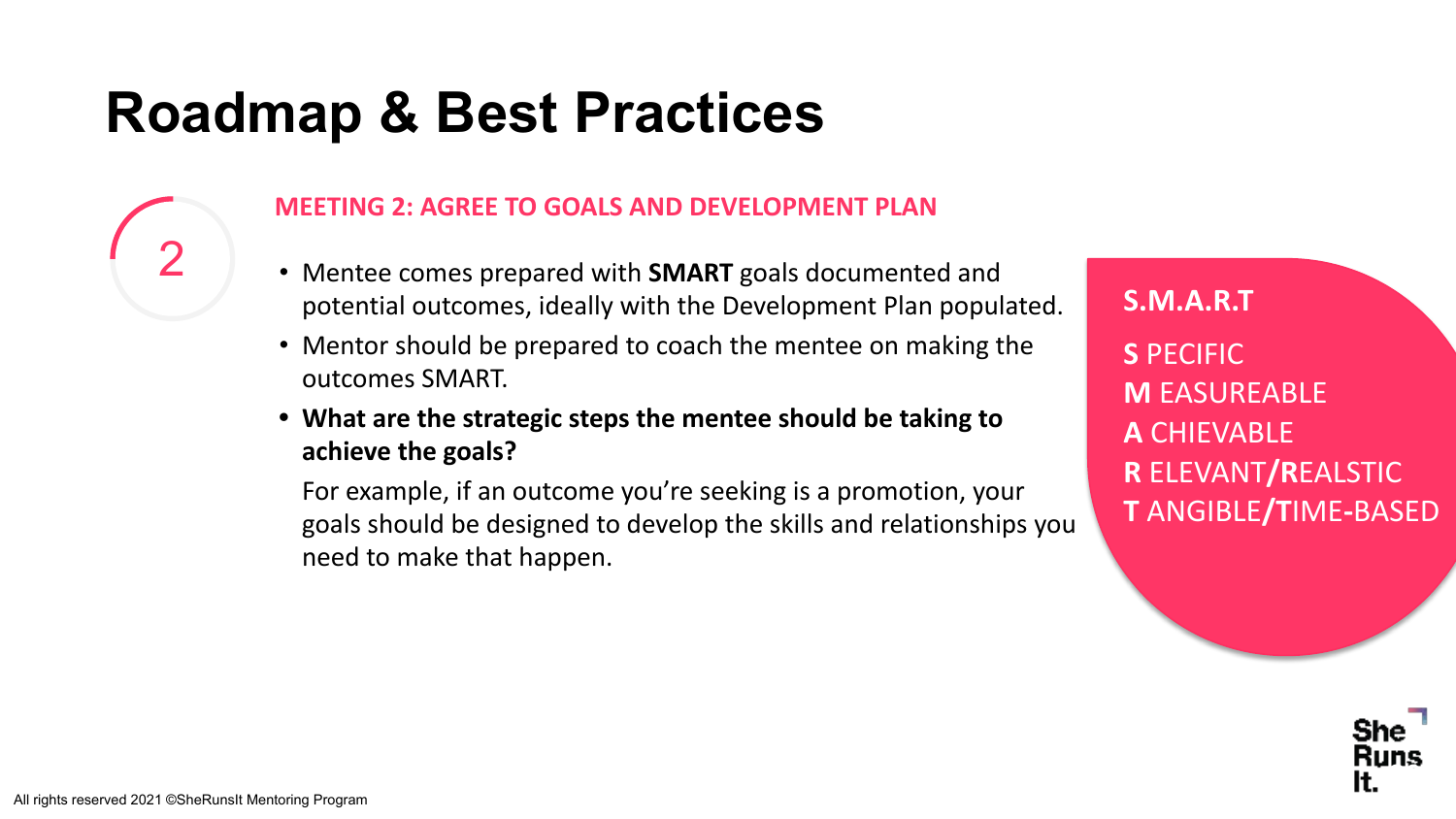### **MEETING 2: AGREE TO GOALS AND DEVELOPMENT PLAN (cont'd)**

### **DEVELOPMENT PLAN EXAMPLE #1**

**Goal:** Over the next 6 months I would like to improve my poise, clarity and confidence when presenting to a group. (SMART)

**Outcome:** Successfully lead Client presentations with decision makers that close deals. **Actionable steps to work on with mentor:**

- Commit to attending a Toastmasters meeting at least once per month.
- Plan to present to mentor (make sure presentation is recorded) so she can help identify the key areas of improvement (remove space-filler words or phrases, posture and body language, command of material, enunciation, etc.).
- Discuss one area of focus for improvement each month and track progress keep a diary
- Role-play with co-workers, family members, mentor practice makes perfect.
- 3 month check-in Meet and present to Mentor (record) and review progress and continued areas of improvement (Keep, Stop, Start evaluation quarterly).

**21**

It.

• Repeat these steps quarterly until Mentee feels they achieved the desirable outcome.

2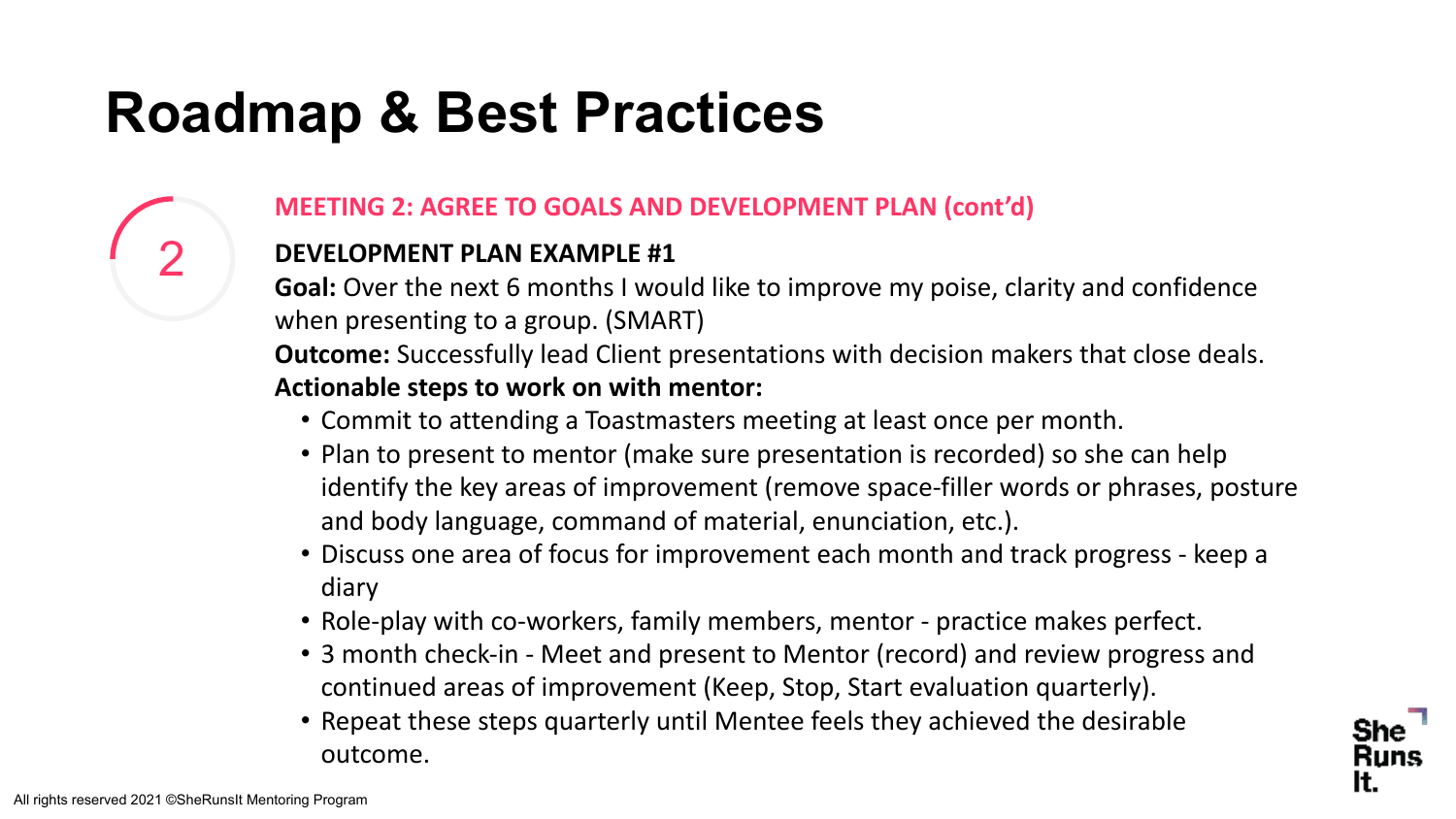### **MEETING 2: AGREE TO GOALS AND DEVELOPMENT PLAN (cont'd)**

### **DEVELOPMENT PLAN EXAMPLE #1**

**Goal:** Over the next 3-6 months month, I hope to establish a better work/life balance. **Outcome:** I will be a happier and more effective employee without sacrificing essential time with my family and friends.

### **Actionable steps to work on with mentor:**

- Evaluate current state of work/life balance. Identify areas for improvements.
- Create a schedule for mandatory personal time (exercise, dropping kids at school, family dinner twice a week, etc.)
- If your current work situation isn't accommodating, discuss to approach the challenge.
- Conversation with boss or HR.
- Evaluate new opportunities based on your circumstances.
- Track progress each month to see what incremental positive changes have been made. Also, track any setbacks.
- Have a quarterly review with mentor (Keep, Stop, Start) as progress is being made.
- Evaluate if your expectations are meeting your actions. Pivot accordingly until you get closer to achieving your goal.



2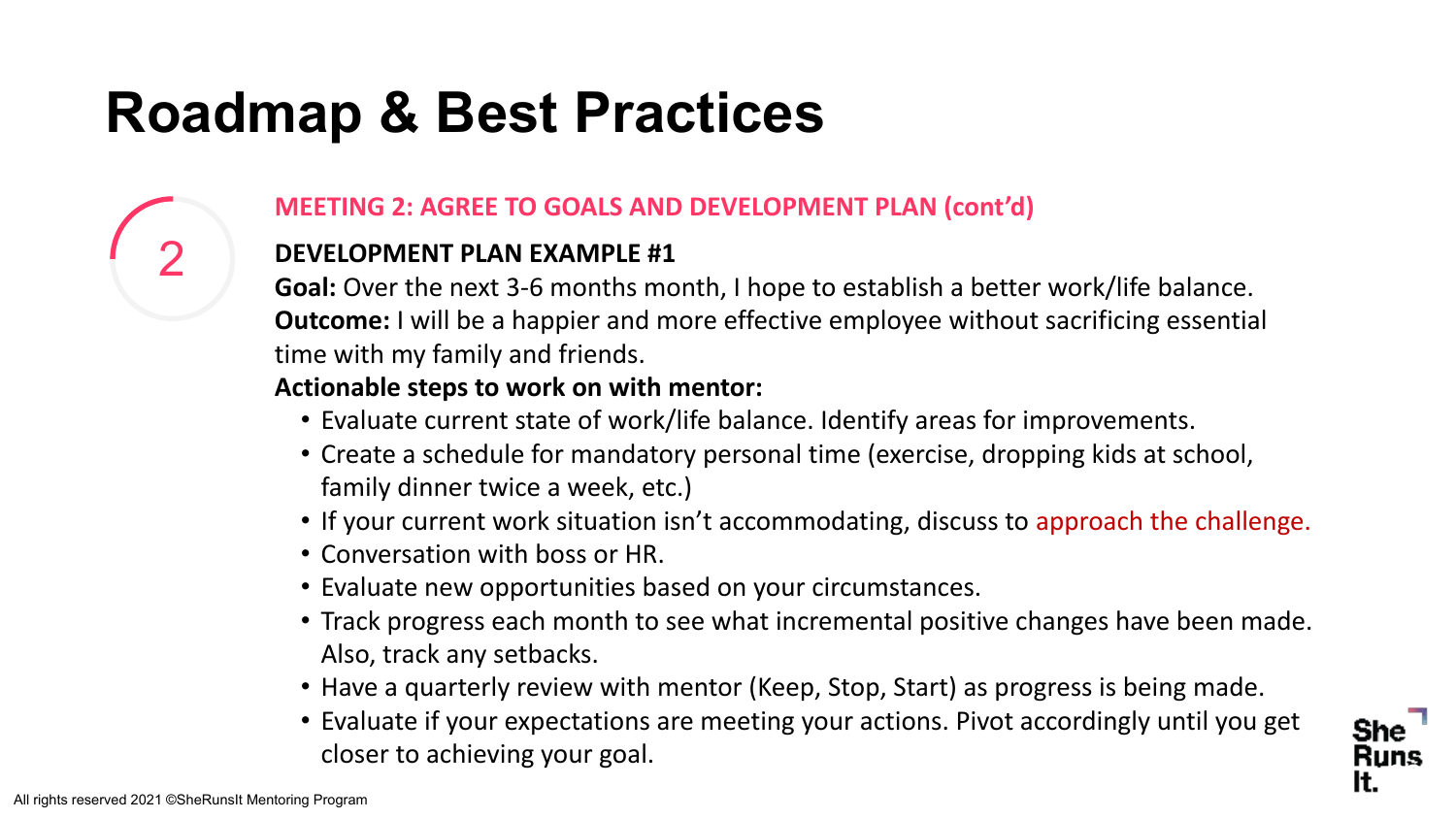|    | Actionable steps to work on with mentor:                                                                              |  |
|----|-----------------------------------------------------------------------------------------------------------------------|--|
| 1. |                                                                                                                       |  |
| 2. | <u> 1989 - Johann John Stone, markin sanat masjid a shekara ta 1989 - An tsara ta 1989 - An tsara ta 1989 - An ts</u> |  |
| 3. |                                                                                                                       |  |
|    |                                                                                                                       |  |
|    |                                                                                                                       |  |

 $\overline{2}$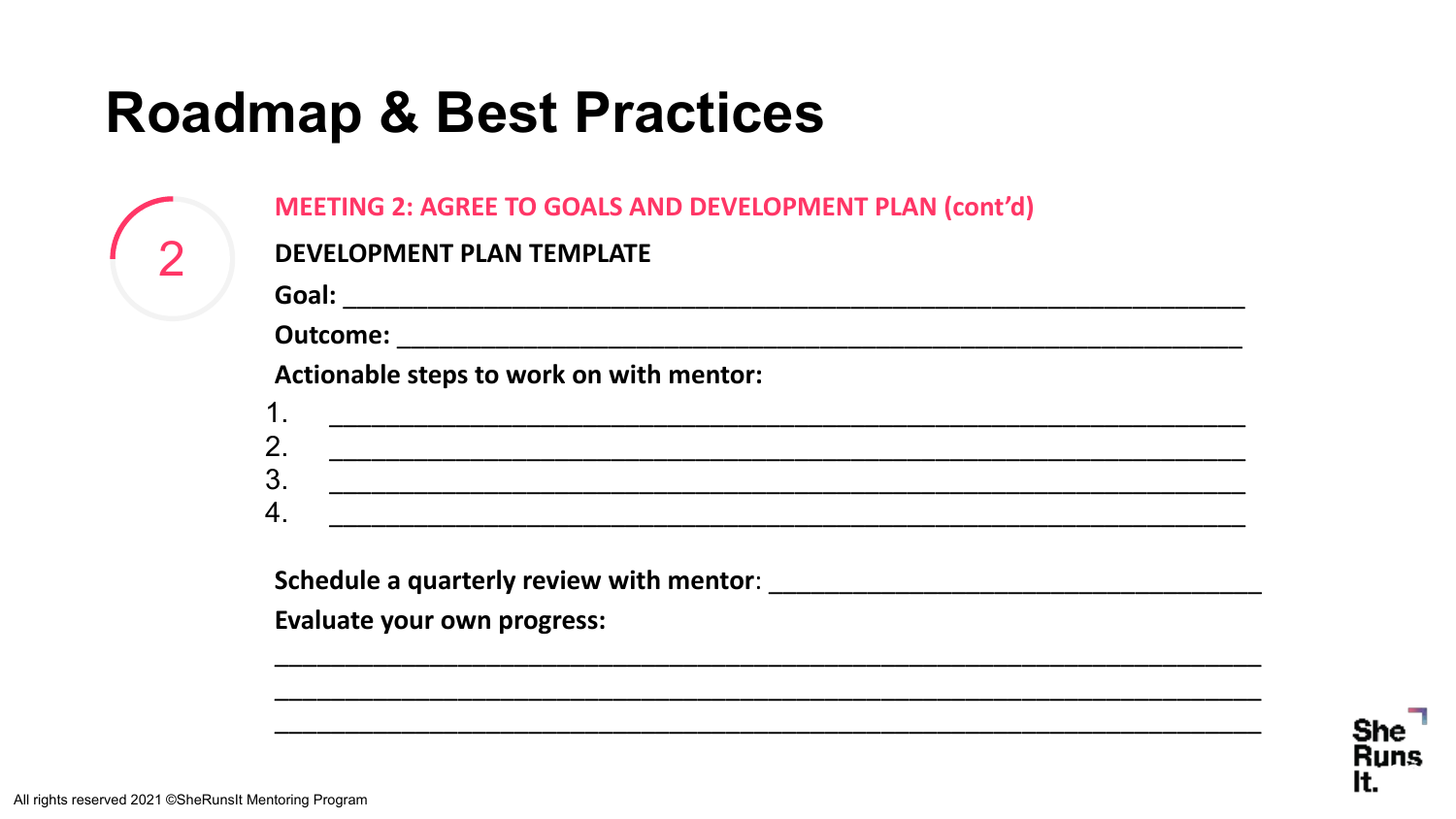

### **MEETING 3 - 4: WORKSHOP/MONTHLY ACTION PLAN**

**This is the most tactical time frame of the program and the type of tactics will vary, dependent on the goals. Could be as straightforward as:**

- Updating the resume
- Role playing (e.g.; interviewing, salary negotiation conversations, etc.)
- Tips on becoming a first-time manager
- Share annual review feedback
- Learning how to navigate difficult conversations, etc.
- Be open to having a continuous dialogue on longer ranging situations such as office observations, changes, progress (theirs, the company, their boss, their team, etc.). This will help develop good material for ongoing discussion.
- Be prepared to pivot as mentee job or boss or culture of company can change affecting their needs or plan.

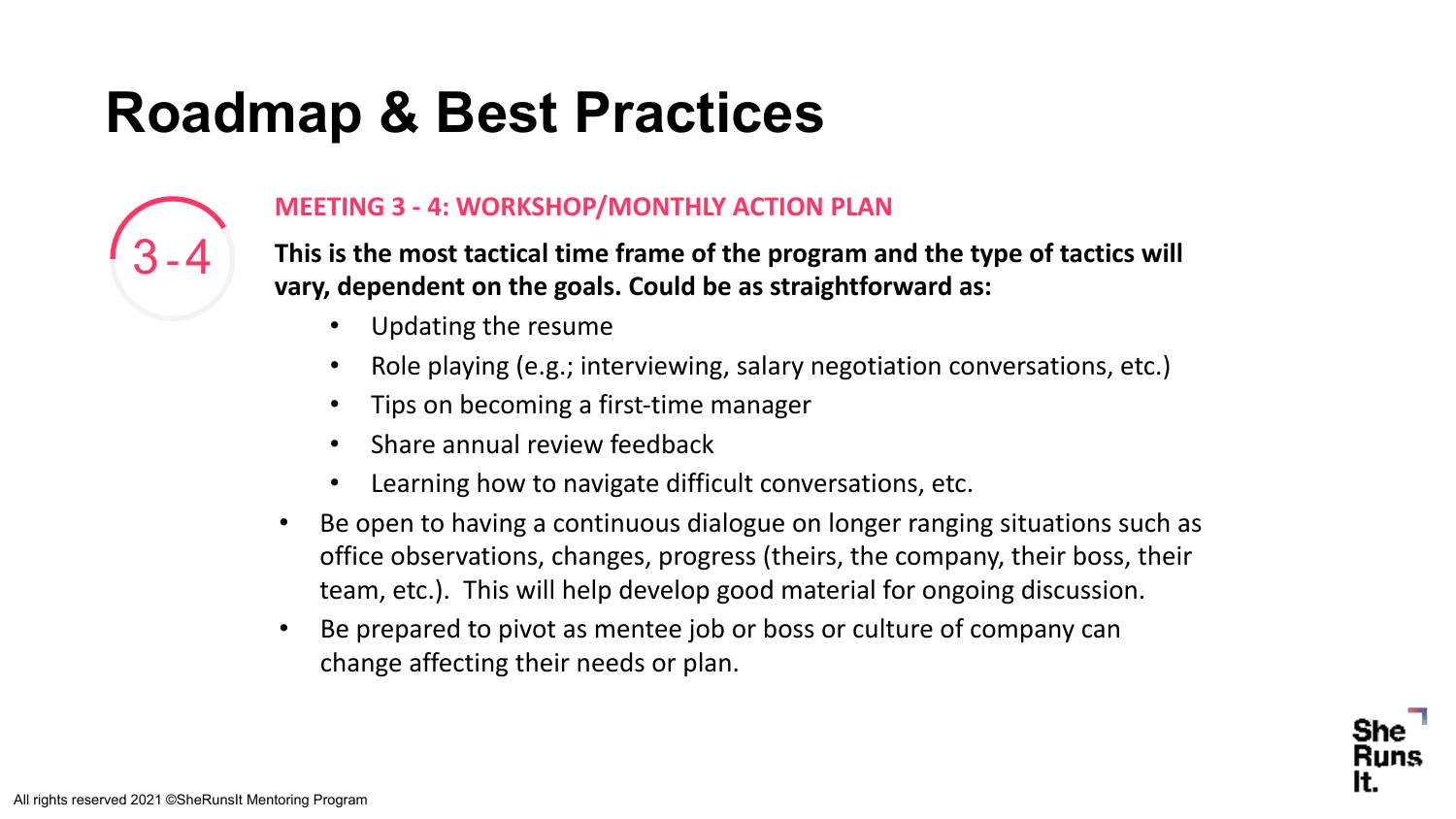

- **• Halfway point:** check-in with one another by reviewing the goals set in second meeting and share constructive feedback about how the sessions may or may not be tracking against the goals.
- **• Do a KSS** (Keep Stop Start) exercise.
- Re-establish final six month goals based on any changes occurring in business or professional life of mentee.



5

### **MEETING 6 - 7: WORKSHOP AND MONTHLY ACTION PLAN**

- Similar to Meetings 3-4, likely tactical from re-evaluation or year long plan. Practice learnings and have mentee verbalize them which heightens learning versus just listening and taking notes.
- Lastly for your own growth, ask what you could have done better for the year (for your own truth and improvement).

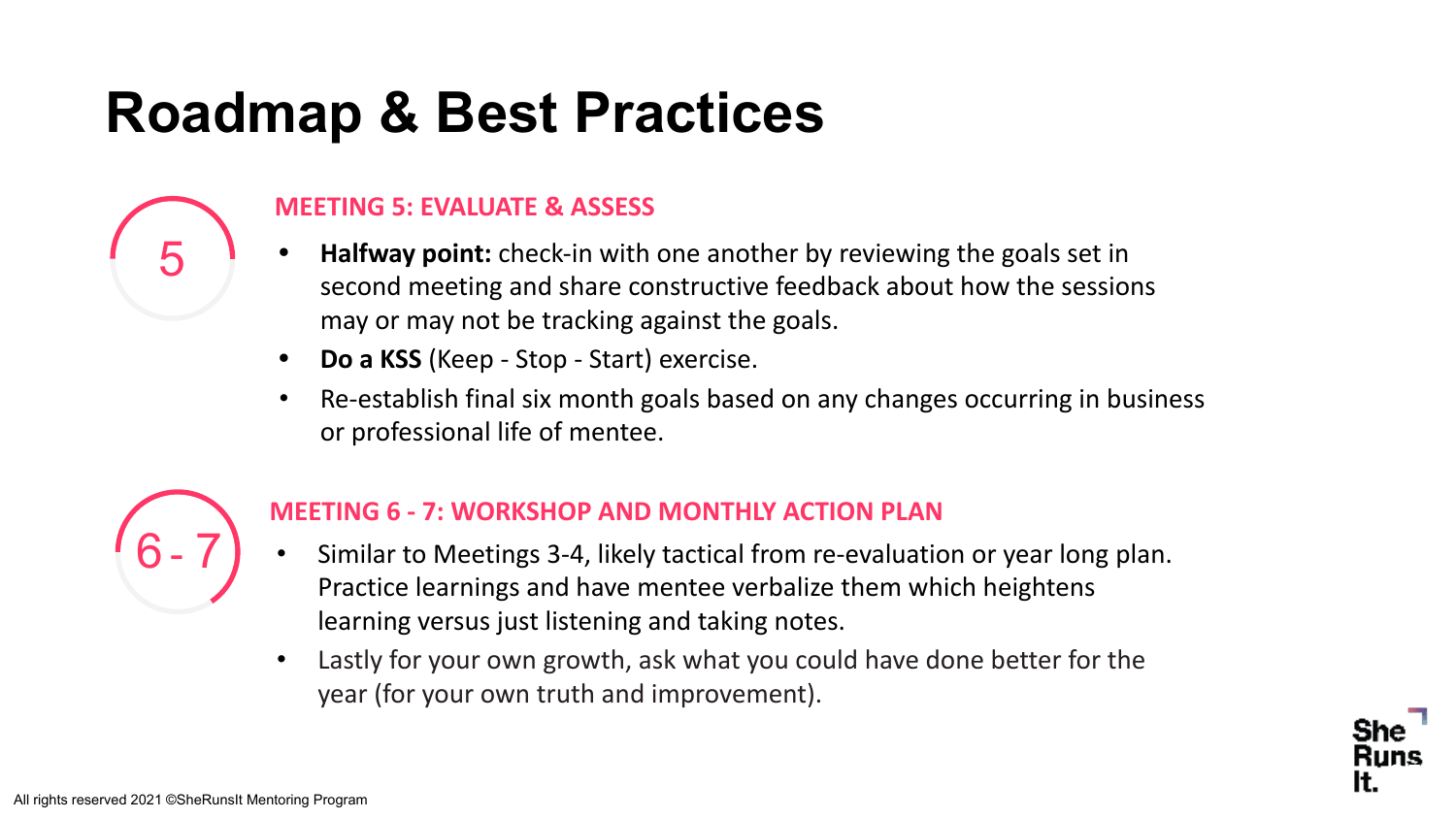**TRY IT AND HAVE FUN!**



### **MEETING 8: REVERSE MENTORING & COMMUNITY OUTREACH**

### **Reverse Mentoring**

One of the most fulfilling aspects of the mentoring experience is when the Mentor learns from his or her Mentee. The mentor-mentee relationship is an equal value exchange where both Mentor and Mentee experience personal and professional growth.

This month we encourage the Mentor and Mentee to switch roles with the Mentee guiding Mentor. This can be business-related, skill-set improvement, even personal interest based.

### **A few real-life examples of reverse mentoring include**:

- A Mentor didn't "get" Snapchat so her Mentee showed her how to download the app, create stories, add friends, etc. It was a lot of fun for both and the Mentor noted that without the training session she never would have considered using the new technology.
- A Mentor was considering rolling out a new type of content marketing program which neither she nor anyone on her team had much experience with. The Mentee had a lot of experience in this area so she shared her knowledge and even conducted a best practices sessions with the Mentor's team.
- Some Mentors learned more about their mentees love of travel, sports, and where to dine in the cities they travel! Share what you've both explored and learned!

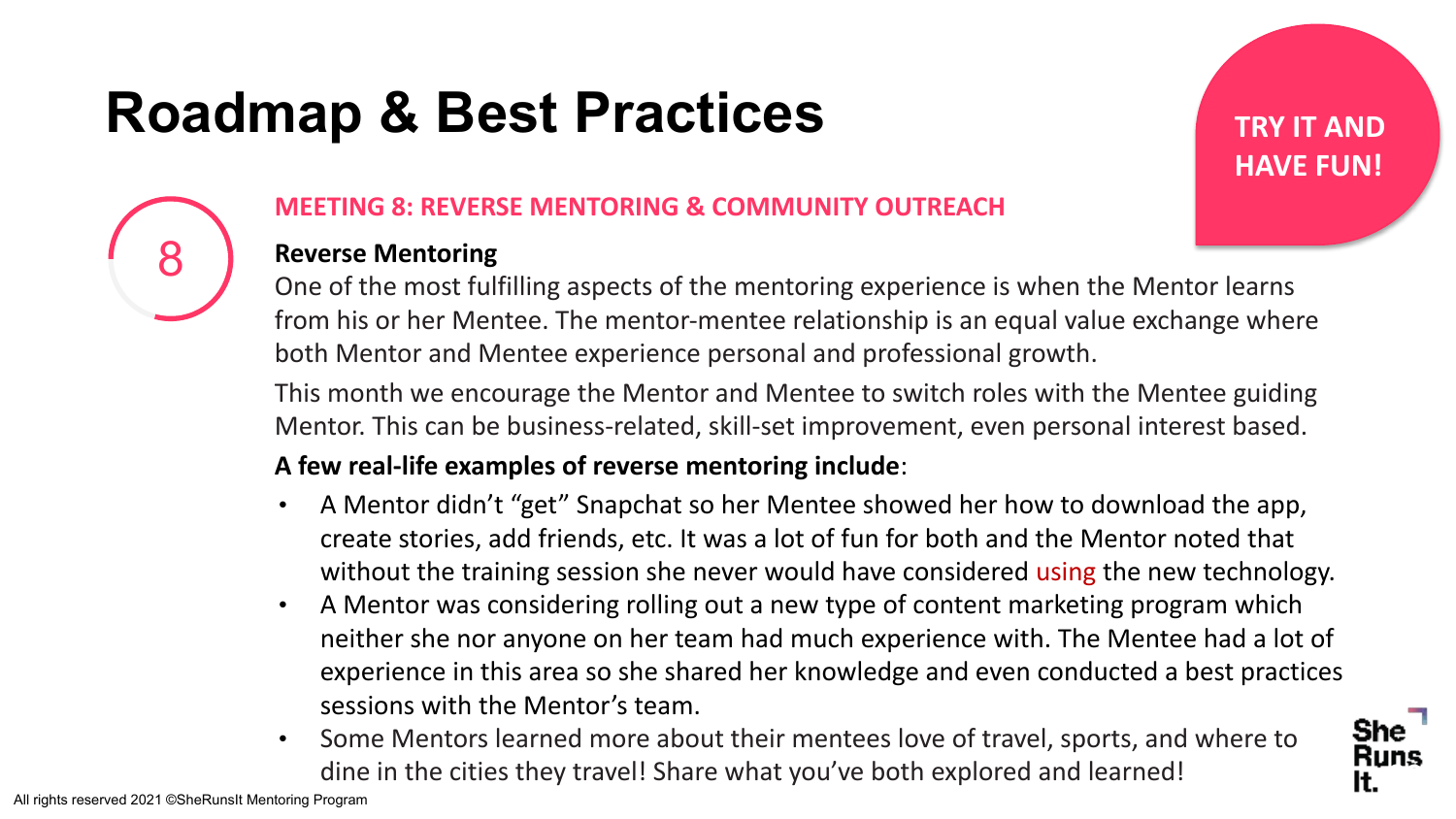

### **MEETING 9: WRAP-UP**

- Ensure that mentee can look back, recognize and recreate 'lessons learned'.
- What are the outcomes I got, what was truly valuable.
- On last meeting, if mentee is continuing the next year in program as mentee and/or mentor, prepare plan for their first meeting for the new year.
- Also, discuss their potential time-table (if applicable) to transition to a mentor. If they are interested, provide your feedback to committee/org on their readiness.
- Lastly for your own growth, ask what you could have done better for the year (for your own truth and improvement). I suggest doing this at 6-7 month mark as well, so anything that is off can be repaired before year-end. (Should also be noted on the 6-7 month page).